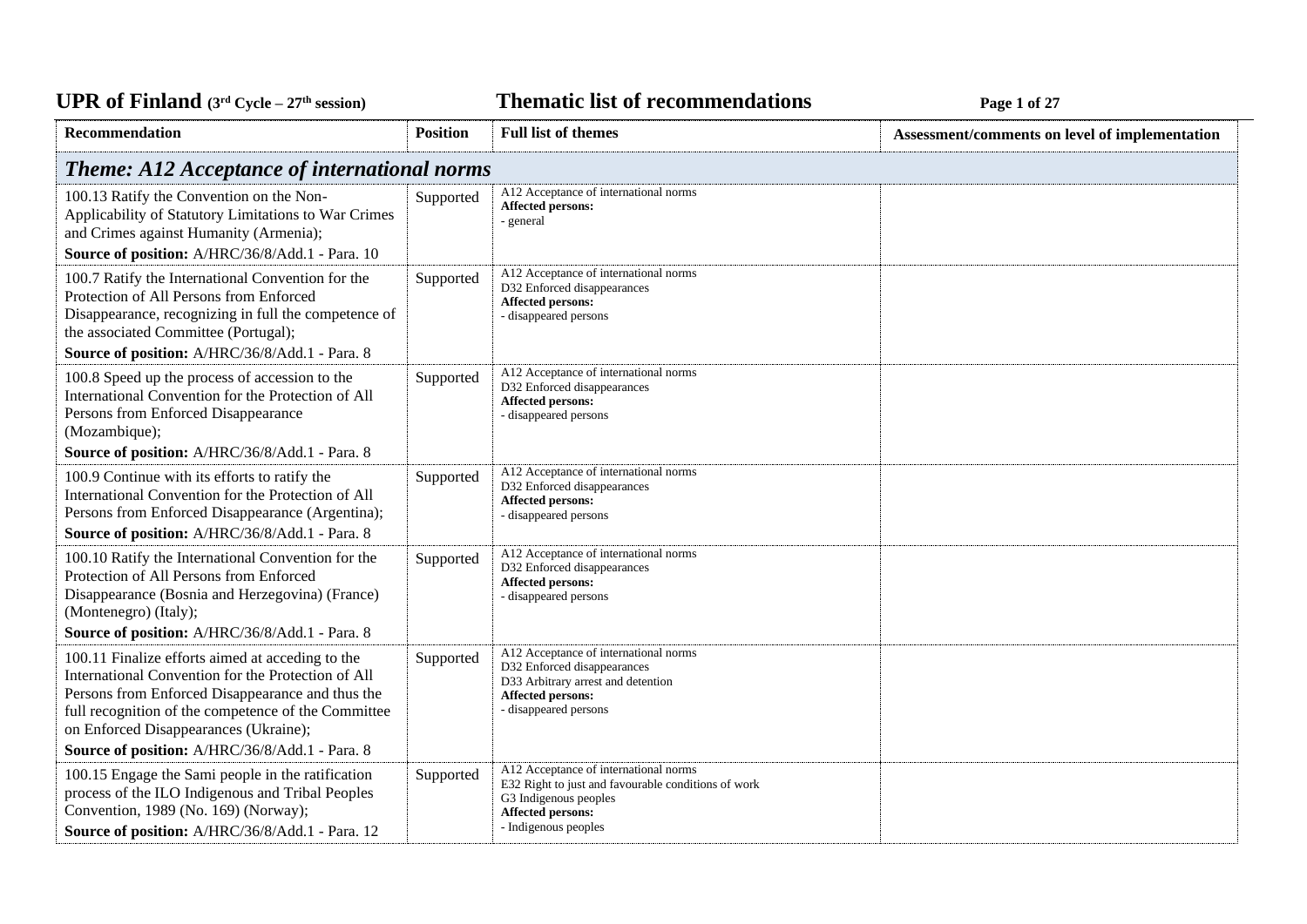| <b>UPR of Finland</b> ( $3rd$ Cycle – $27th$ session) |  |
|-------------------------------------------------------|--|
|-------------------------------------------------------|--|

*C***ELE <b>EXECUTE: CYCLE 2 Page 2** of 27

| Recommendation                                                                                                                                                                                                                                                                                                                                               | <b>Position</b> | <b>Full list of themes</b>                                                                                                                     | Assessment/comments on level of implementation |  |
|--------------------------------------------------------------------------------------------------------------------------------------------------------------------------------------------------------------------------------------------------------------------------------------------------------------------------------------------------------------|-----------------|------------------------------------------------------------------------------------------------------------------------------------------------|------------------------------------------------|--|
| <b>Theme: A22 Cooperation with treaty bodies</b>                                                                                                                                                                                                                                                                                                             |                 |                                                                                                                                                |                                                |  |
| 100.17 Adopt an open, merit-based selection process<br>when selecting national candidates for United<br>Nations treaty body elections (United Kingdom of<br>Great Britain and Northern Ireland);<br>Source of position: A/HRC/36/8/Add.1 - Para. 13                                                                                                          | Supported       | A22 Cooperation with treaty bodies<br>D7 Right to participation in public affairs and right to vote<br><b>Affected persons:</b><br>- general   |                                                |  |
| <b>Theme: A27 Follow-up to Universal Periodic Review (UPR)</b>                                                                                                                                                                                                                                                                                               |                 |                                                                                                                                                |                                                |  |
| 100.18 Continue its efforts in the implementation of<br>accepted recommendations from the second cycle<br>and consider sharing good practices in that regard<br>(Ireland);<br>Source of position: A/HRC/36/8/Add.1 - Para. 14                                                                                                                                | Supported       | A27 Follow up to UPR<br>Affected persons:<br>- general                                                                                         |                                                |  |
| 100.75 Consider including in its next universal<br>periodic review report information on measures it has<br>taken to analyse potential risk factors of atrocity<br>crimes, including through utilization of the<br>Framework of Analysis for Atrocity Crimes<br>(Rwanda);<br>Source of position: A/HRC/36/8/Add.1 - Para. 57                                 | Supported       | A27 Follow up to UPR<br><b>Affected persons:</b><br>- general                                                                                  |                                                |  |
| <b>Theme: A41 Constitutional and legislative framework</b>                                                                                                                                                                                                                                                                                                   |                 |                                                                                                                                                |                                                |  |
| 100.44 Ensure implementation of comprehensive<br>legislative reform that guarantees the same level of<br>protection for all grounds of discrimination, in<br>particular discrimination on the grounds of sexual<br>orientation and gender identity (Montenegro);<br>Source of position: A/HRC/36/8/Add.1 - Para. 40                                          | Supported       | A41 Constitutional and legislative framework<br><b>Affected persons:</b><br>- lesbian, gay, bisexual, transgender and intersex persons (LGBTI) |                                                |  |
| 100.45 Continue its efforts in the field of combating<br>and eliminating discrimination on the grounds of<br>sexual orientation and gender identity, inter alia, by<br>implementing comprehensive legislative reform that<br>guarantees equal protection from discrimination on<br>all grounds (Albania);<br>Source of position: A/HRC/36/8/Add.1 - Para. 40 | Supported       | A41 Constitutional and legislative framework<br>Affected persons:<br>- lesbian, gay, bisexual, transgender and intersex persons (LGBTI)        |                                                |  |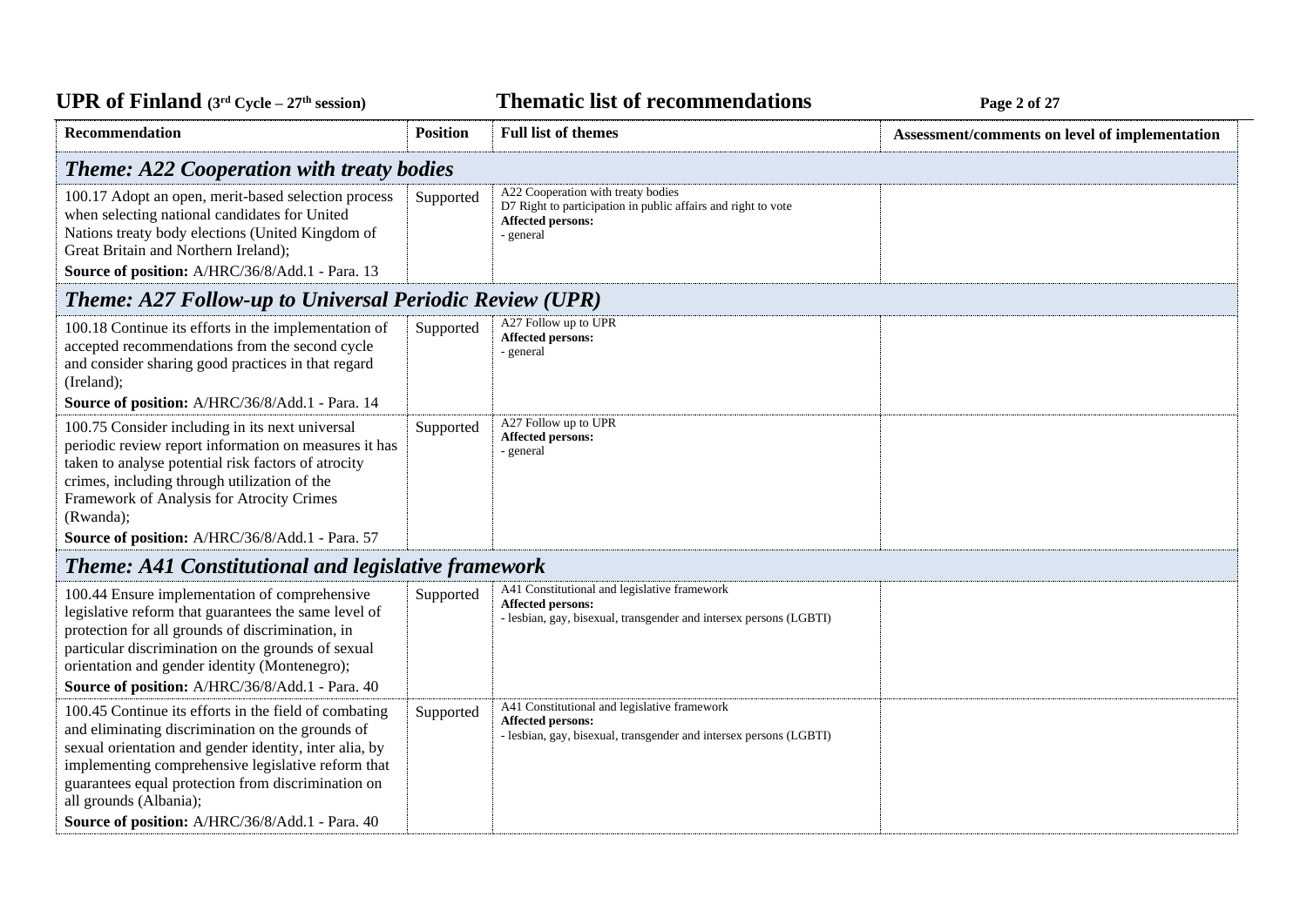# UPR of Finland  $(3^{\text{rd}}$  Cycle -  $27^{\text{th}}$  session)

*C***ELE <b>EXECUTE: CYCLE 27E 27E 27E 27E 27E** 27**P** 27**E** 

| Recommendation                                                                                                                                                                                                                                                                                                                                                            | <b>Position</b> | <b>Full list of themes</b>                                                                                                                                                                                                                                                                                       | Assessment/comments on level of implementation |
|---------------------------------------------------------------------------------------------------------------------------------------------------------------------------------------------------------------------------------------------------------------------------------------------------------------------------------------------------------------------------|-----------------|------------------------------------------------------------------------------------------------------------------------------------------------------------------------------------------------------------------------------------------------------------------------------------------------------------------|------------------------------------------------|
| 100.129 Expedite the necessary legislative reforms to<br>facilitate the reunification of children with their<br>families (Colombia);                                                                                                                                                                                                                                      | Supported       | A41 Constitutional and legislative framework<br><b>Affected persons:</b><br>- children                                                                                                                                                                                                                           |                                                |
| Source of position: A/HRC/36/8/Add.1 - Para. 93                                                                                                                                                                                                                                                                                                                           |                 |                                                                                                                                                                                                                                                                                                                  |                                                |
| 100.136 Strengthen anti-discrimination legislation to<br>ensure equal access for persons with disabilities to<br>public accommodations, commercial facilities and<br>transportation (United States of America);<br>Source of position: A/HRC/36/8/Add.1 - Para. 100-<br>101                                                                                               | Supported       | A41 Constitutional and legislative framework<br>Affected persons:<br>- persons with disabilities                                                                                                                                                                                                                 |                                                |
| 100.61 Adopt appropriate legislative and policy<br>measures to adjust its legal system and combat and<br>eradicate all forms of discrimination, racism and<br>xenophobia (Honduras);<br>Source of position: A/HRC/36/8/Add.1 - Para. 50-                                                                                                                                  | Supported       | A41 Constitutional and legislative framework<br>A42 Institutions & policies - General<br>B32 Racial discrimination<br><b>Affected persons:</b><br>- minorities/racial, ethnic, linguistic, religious or descent-based groups                                                                                     |                                                |
| 53                                                                                                                                                                                                                                                                                                                                                                        |                 |                                                                                                                                                                                                                                                                                                                  |                                                |
| 100.147 Adopt legislation and policy measures to<br>effectively promote and protect human rights for<br>refugees, migrants and ethnic minorities (China);<br>Source of position: A/HRC/36/8/Add.1 - Para. 106-<br>109                                                                                                                                                     | Supported       | A41 Constitutional and legislative framework<br>A42 Institutions & policies - General<br>G1 Members of minorities<br>G4 Migrants<br>G5 Refugees & asylum seekers<br>Affected persons:<br>- migrants<br>- minorities/racial, ethnic, linguistic, religious or descent-based groups<br>- refugees & asylum seekers |                                                |
| 100.131 Ensure full implementation of laws<br>prohibiting corporal punishment in all settings,<br>including through campaigns to raise awareness<br>among adults and children, as well as the promotion<br>of positive and non-violent forms of discipline that<br>do not affect the upbringing of children (Uruguay);<br>Source of position: A/HRC/36/8/Add.1 - Para. 96 | Supported       | A41 Constitutional and legislative framework<br>A54 Awareness raising and dissemination<br>F32 Children: family environment and alternative care<br>Affected persons:<br>- children                                                                                                                              |                                                |
| 100.138 Continue consultations on the rights of<br>persons with disabilities with a view to implementing<br>non-discriminatory policies and legislation<br>(Maldives);<br>Source of position: A/HRC/36/8/Add.1 - Para. 100-<br>101                                                                                                                                        | Supported       | A41 Constitutional and legislative framework<br>B31 Equality & non-discrimination<br>Affected persons:<br>- persons with disabilities                                                                                                                                                                            |                                                |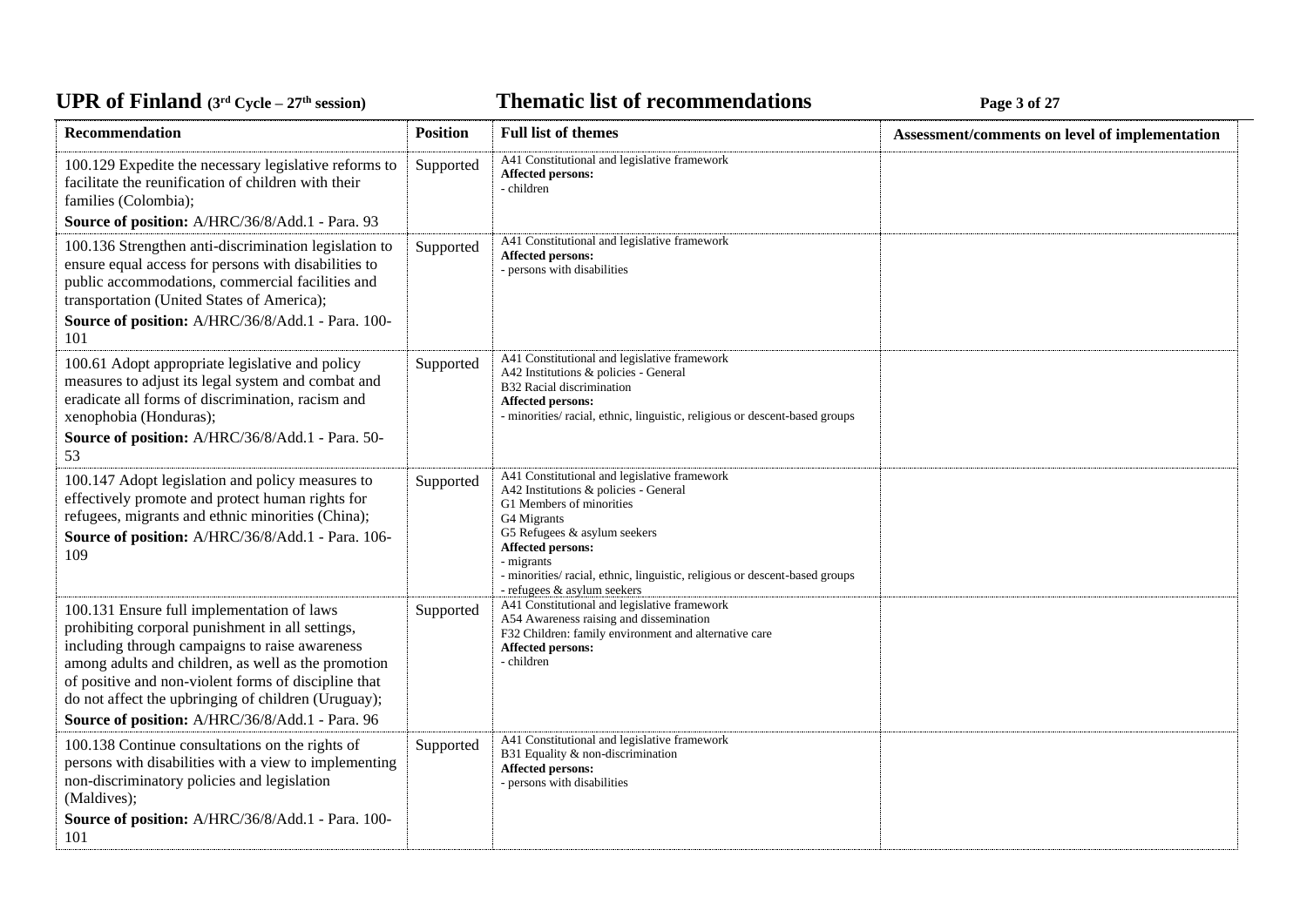# *C***ELE <b>EXECUTE: CYCLE 27E 127E 127E 127E 127E 127E 127E 127E** 127**E**

| Recommendation                                                                                                                                                                                                                                                                                                                                                                                                                                                                                                                                                                  | <b>Position</b> | <b>Full list of themes</b>                                                                                                                                                | Assessment/comments on level of implementation |
|---------------------------------------------------------------------------------------------------------------------------------------------------------------------------------------------------------------------------------------------------------------------------------------------------------------------------------------------------------------------------------------------------------------------------------------------------------------------------------------------------------------------------------------------------------------------------------|-----------------|---------------------------------------------------------------------------------------------------------------------------------------------------------------------------|------------------------------------------------|
| 100.92 Adopt suitable legislation to combat and<br>punish discrimination on the basis of pregnancy and<br>family leave in the labour market, which provides for<br>reparation for victims (Bolivarian Republic of<br>Venezuela);<br>Source of position: A/HRC/36/8/Add.1 - Para. 72                                                                                                                                                                                                                                                                                             | Supported       | A41 Constitutional and legislative framework<br>B52 Impunity<br>D8 Rights related to marriage & family<br>E31 Right to work<br>Affected persons:<br>- women<br>- children |                                                |
| 100.77 Develop a comprehensive and coordinated<br>programme to fight human trafficking, adopt<br>effective measures to prevent and eradicate human<br>trafficking and organize specialized training for law<br>enforcement and immigration officials and other<br>State officials who enter into contact with victims of<br>human trafficking on issues relating to the<br>identification of victims, the conduct of<br>investigations, criminal prosecutions and punishment<br>of perpetrators (Russian Federation);<br>Source of position: A/HRC/36/8/Add.1 - Para. 60-<br>63 | Supported       | A41 Constitutional and legislative framework<br>D27 Prohibition of slavery, trafficking<br><b>Affected persons:</b><br>- law enforcement / police officials               |                                                |
| 100.20 Consider defining rape as a sexual violation<br>in the Criminal Code, irrespective of the degree of<br>violence used or threatened by the perpetrator<br>(Namibia);<br>Source of position: A/HRC/36/8/Add.1 - Para. 18                                                                                                                                                                                                                                                                                                                                                   | Supported       | A41 Constitutional and legislative framework<br>F13 Violence against women<br>Affected persons:<br>- women                                                                |                                                |
| 100.21 Amend the Criminal Code to no longer define<br>rape according to the degree of violence used by the<br>perpetrator but rather the lack of consent of the<br>victim (Portugal);<br>Source of position: A/HRC/36/8/Add.1 - Para. 18                                                                                                                                                                                                                                                                                                                                        | Supported       | A41 Constitutional and legislative framework<br>F13 Violence against women<br><b>Affected persons:</b><br>- women                                                         |                                                |
| 100.22 Reform the Criminal Code to define rape as a<br>sexual violation, irrespective of the degree of<br>violence used or threatened by the perpetrator<br>(Australia);<br>Source of position: A/HRC/36/8/Add.1 - Para. 18                                                                                                                                                                                                                                                                                                                                                     | Supported       | A41 Constitutional and legislative framework<br>F13 Violence against women<br>Affected persons:<br>- women                                                                |                                                |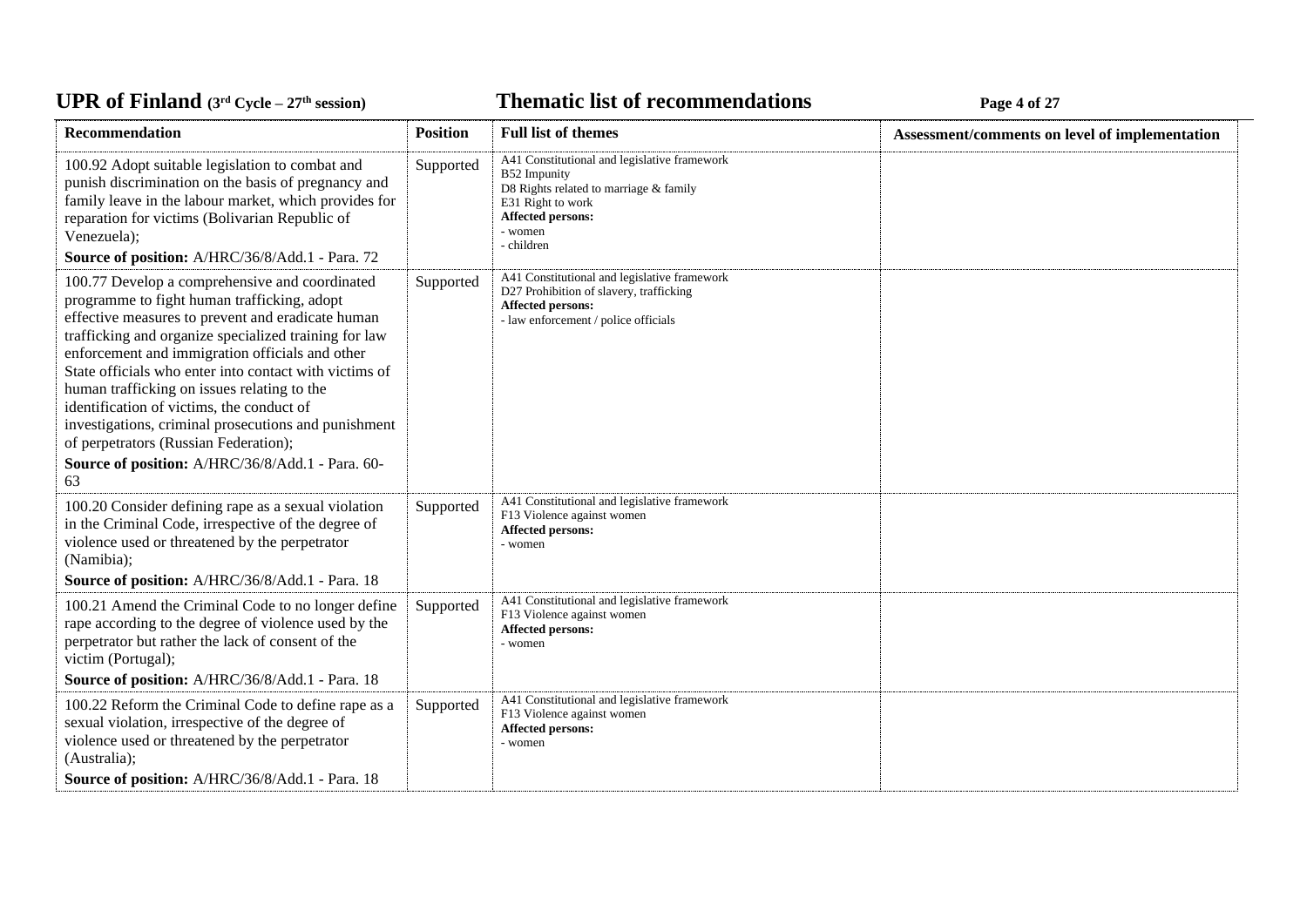# *C***ELE <b>EXECUTE: CYCLE 27E 127E 127E 127E 127E 127E 127E 127E** 127**E**

| Recommendation                                                                                                                                                                                                                                                                                                                                                                                                          | <b>Position</b> | <b>Full list of themes</b>                                                                                                                                                         | Assessment/comments on level of implementation |
|-------------------------------------------------------------------------------------------------------------------------------------------------------------------------------------------------------------------------------------------------------------------------------------------------------------------------------------------------------------------------------------------------------------------------|-----------------|------------------------------------------------------------------------------------------------------------------------------------------------------------------------------------|------------------------------------------------|
| 100.24 Amend the appropriate legislation in order to<br>ensure that the definition of rape covers all cases of<br>non-consensual sexual acts (Brazil);<br>Source of position: A/HRC/36/8/Add.1 - Para. 18                                                                                                                                                                                                               | Supported       | A41 Constitutional and legislative framework<br>F13 Violence against women<br>Affected persons:<br>- women                                                                         |                                                |
| 100.126 Bring its legislation on the rights of children<br>during the asylum procedure in line with the<br>Convention on the Rights of the Child (France);<br>Source of position: A/HRC/36/8/Add.1 - Para. 91                                                                                                                                                                                                           | Supported       | A41 Constitutional and legislative framework<br>F31 Children: definition; general principles; protection<br>G5 Refugees & asylum seekers<br><b>Affected persons:</b><br>- children |                                                |
| 100.152 Evaluate the impact of recent changes made<br>to policies and legislation, which seem to restrict the<br>international protection regime for asylum seekers<br>and refugees, and ensure that all persons in need of<br>international protection receive fair treatment and<br>that refugees' rights to reunification are respected<br>(Kazakhstan);<br>Source of position: A/HRC/36/8/Add.1 - Para. 106-<br>109 | Supported       | A41 Constitutional and legislative framework<br>G5 Refugees & asylum seekers<br><b>Affected persons:</b><br>- refugees & asylum seekers                                            |                                                |
| 100.153 Thoroughly and comprehensively review its<br>legislation regarding the granting of asylum and<br>migration in order to align it with its international<br>obligations and standards (Honduras).<br>Source of position: A/HRC/36/8/Add.1 - Para. 106-<br>109                                                                                                                                                     | Supported       | A41 Constitutional and legislative framework<br>G5 Refugees & asylum seekers<br>Affected persons:<br>- refugees & asylum seekers                                                   |                                                |
| <b>Theme: A43 Human rights policies</b>                                                                                                                                                                                                                                                                                                                                                                                 |                 |                                                                                                                                                                                    |                                                |
| 100.19 Continue its efforts to further improve its<br>relevant legal and administrative frameworks and<br>policies, in conformity with its international<br>commitments (Hungary);<br>Source of position: A/HRC/36/8/Add.1 - Para. 16                                                                                                                                                                                   | Supported       | A43 Human rights policies<br>Affected persons:<br>- general                                                                                                                        |                                                |
| 100.37 Continue its efforts to combat all forms of<br>discrimination and promote equality (Azerbaijan);<br>Source of position: A/HRC/36/8/Add.1 - Para. 34-<br>36                                                                                                                                                                                                                                                       | Supported       | A43 Human rights policies<br>Affected persons:<br>- general                                                                                                                        |                                                |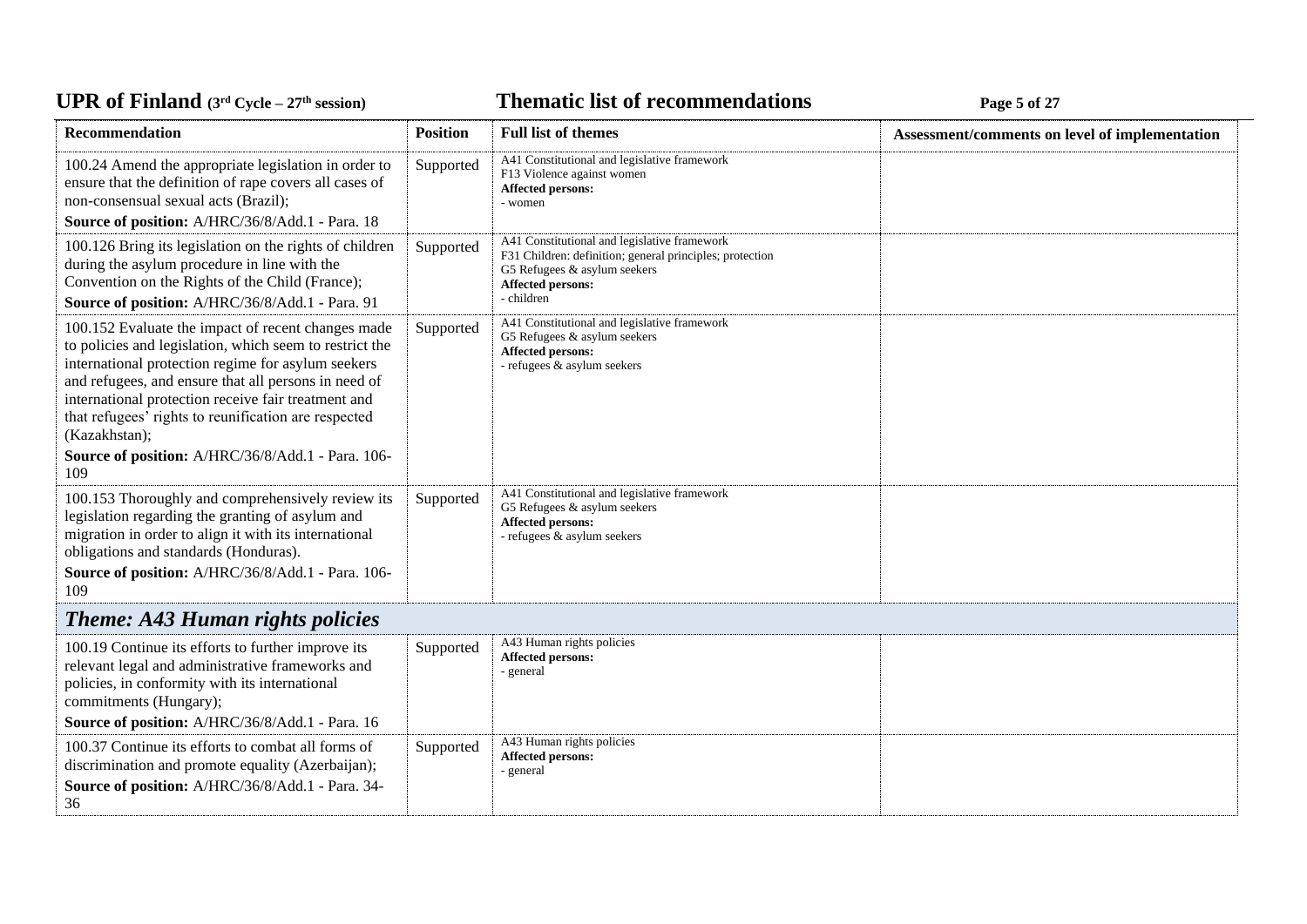*C***ELE <b>EXECUTE: CYCLE 27E 12E Cycle 27E 12E Cycle 27E 12E Cycle 27E Cycle 27** 

| Recommendation                                                                                                                                                                                                                                                                        | <b>Position</b> | <b>Full list of themes</b>                                                                                                    | Assessment/comments on level of implementation |
|---------------------------------------------------------------------------------------------------------------------------------------------------------------------------------------------------------------------------------------------------------------------------------------|-----------------|-------------------------------------------------------------------------------------------------------------------------------|------------------------------------------------|
| 100.38 Continue its efforts and improve its legal and<br>institutional frameworks for protection against<br>discrimination by ensuring the same level of<br>protection for all grounds of discrimination (State of<br>Palestine);<br>Source of position: A/HRC/36/8/Add.1 - Para. 37- | Supported       | A43 Human rights policies<br>Affected persons:<br>- general                                                                   |                                                |
| 39                                                                                                                                                                                                                                                                                    |                 |                                                                                                                               |                                                |
| 100.39 Consider improving its legal and institutional<br>frameworks for protection against discrimination by<br>ensuring the same level of protection for all grounds<br>of discrimination (Albania);<br>Source of position: A/HRC/36/8/Add.1 - Para. 37-<br>39                       | Supported       | A43 Human rights policies<br>Affected persons:<br>- general                                                                   |                                                |
| 100.40 Step up efforts to improve its legal and<br>institutional frameworks for protection against<br>discrimination (Bulgaria);<br>Source of position: A/HRC/36/8/Add.1 - Para. 37-<br>39                                                                                            | Supported       | A43 Human rights policies<br>Affected persons:<br>- general                                                                   |                                                |
| 100.41 Make further efforts to ensure equal<br>protection from discrimination (Hungary);<br>Source of position: A/HRC/36/8/Add.1 - Para. 37-<br>39                                                                                                                                    | Supported       | A43 Human rights policies<br>Affected persons:<br>- general                                                                   |                                                |
| 100.43 Improve access to effective legal remedies for<br>victims of discrimination (Slovenia);<br>Source of position: A/HRC/36/8/Add.1 - Para. 37-<br>39                                                                                                                              | Supported       | A43 Human rights policies<br>Affected persons:<br>- general                                                                   |                                                |
| 100.62 Continue to introduce effective measures to<br>combat all forms of discrimination, hate speech and<br>hate crime, both online and offline, and ensure that<br>such crimes are effectively investigated (Estonia);<br>Source of position: A/HRC/36/8/Add.1 - Para. 50-<br>53    | Supported       | A43 Human rights policies<br>Affected persons:<br>- minorities/ racial, ethnic, linguistic, religious or descent-based groups |                                                |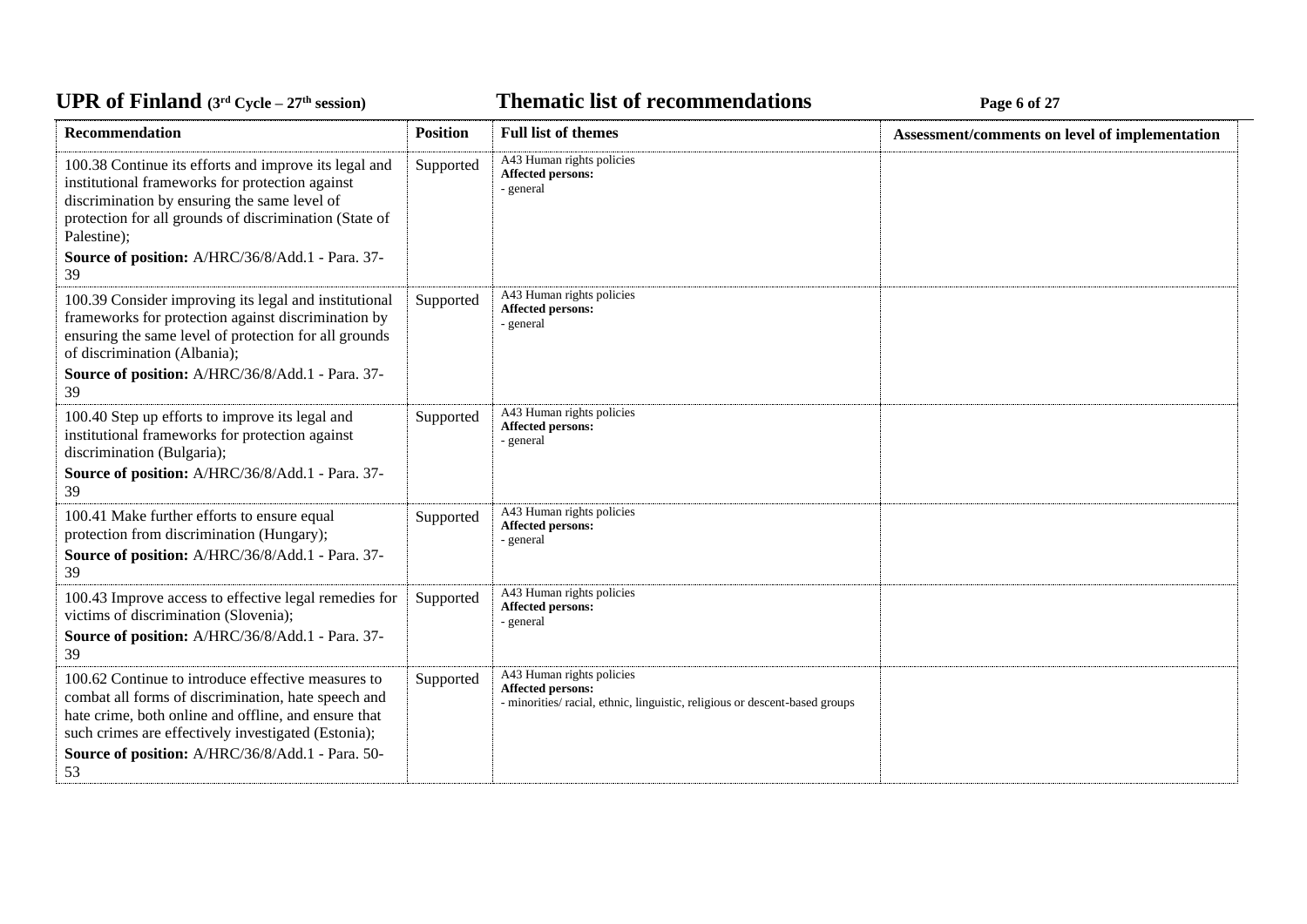#### *C***ELE <b>EXECUTE: CYCLE 27 Page 7 of 27 Page 7 of 27**

| <b>Position</b>                                                                                                  | <b>Full list of themes</b>                                                                                                           | Assessment/comments on level of implementation                                                                                               |
|------------------------------------------------------------------------------------------------------------------|--------------------------------------------------------------------------------------------------------------------------------------|----------------------------------------------------------------------------------------------------------------------------------------------|
| Supported                                                                                                        | A43 Human rights policies<br>Affected persons:<br>- minorities/ racial, ethnic, linguistic, religious or descent-based groups        |                                                                                                                                              |
| Supported                                                                                                        | A43 Human rights policies<br><b>Affected persons:</b><br>- minorities/ racial, ethnic, linguistic, religious or descent-based groups |                                                                                                                                              |
|                                                                                                                  |                                                                                                                                      |                                                                                                                                              |
| Supported                                                                                                        | A45 National Human Rights Institution (NHRI)<br>B31 Equality & non-discrimination<br><b>Affected persons:</b><br>- migrants          |                                                                                                                                              |
| Supported                                                                                                        | A45 National Human Rights Institution (NHRI)<br>B31 Equality & non-discrimination<br>Affected persons:<br>- general                  |                                                                                                                                              |
|                                                                                                                  |                                                                                                                                      |                                                                                                                                              |
| Supported                                                                                                        | A46 National Plans of Action on Human Rights (or specific areas)<br><b>Affected persons:</b><br>- general                            |                                                                                                                                              |
| Supported                                                                                                        | A46 National Plans of Action on Human Rights (or specific areas)<br>Affected persons:<br>- general                                   |                                                                                                                                              |
| deportations, and can ensure that these are carried out<br>human resources to effectively implement its national |                                                                                                                                      | <b>Theme: A45 National Human Rights Institution (NHRI)</b><br><b>Theme: A46 National Plans of Action on Human Rights (or specific areas)</b> |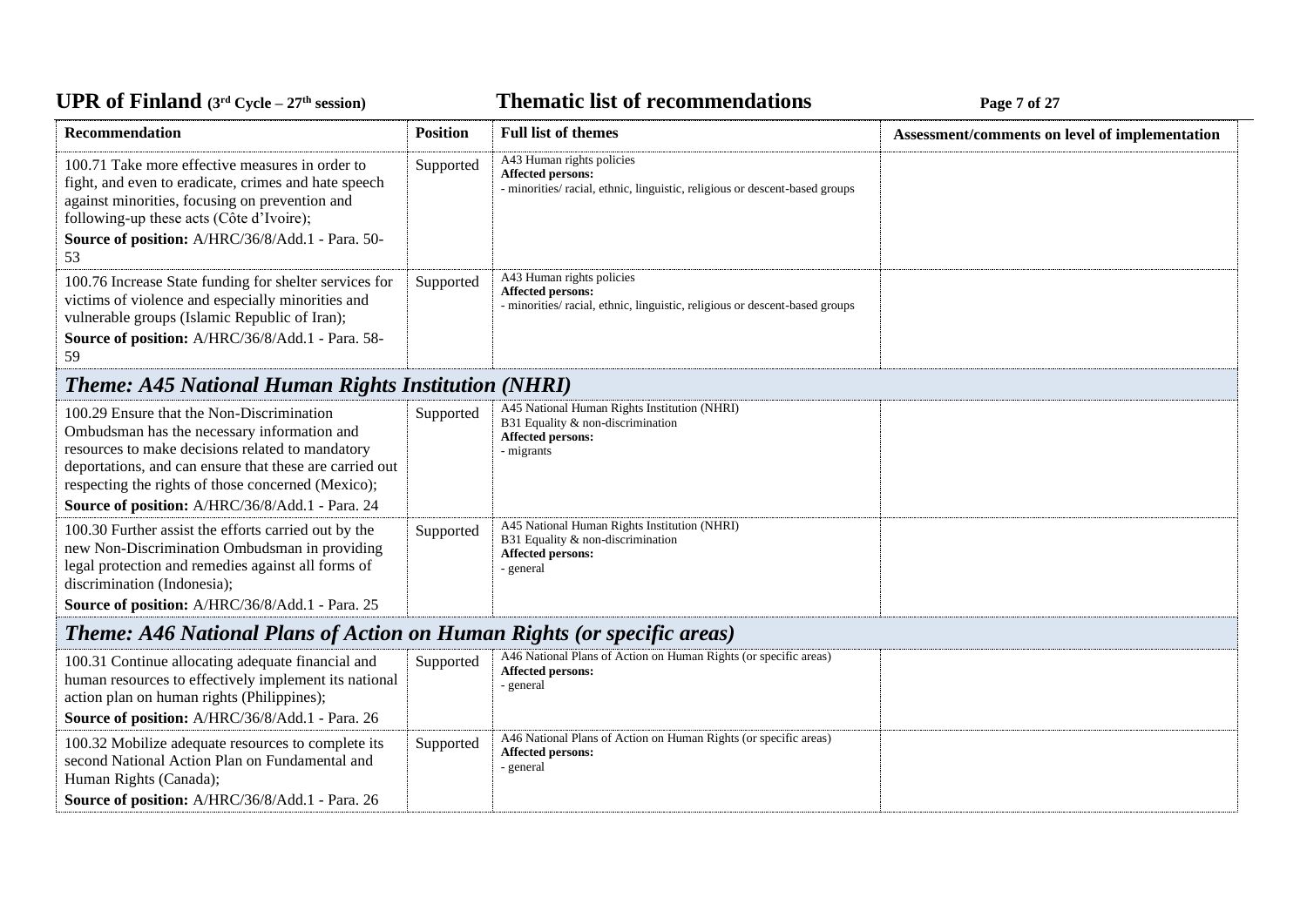# *C***ELE <b>EXECUTE: CYCLE 27E 27E 27E 27E 27E 27E** 27**P** 27**E**

| Recommendation                                                                                                                                                                                                                                                                                              | <b>Position</b> | <b>Full list of themes</b>                                                                                                                                                     | Assessment/comments on level of implementation |
|-------------------------------------------------------------------------------------------------------------------------------------------------------------------------------------------------------------------------------------------------------------------------------------------------------------|-----------------|--------------------------------------------------------------------------------------------------------------------------------------------------------------------------------|------------------------------------------------|
| 100.80 Effectively monitor and evaluate the 2016-<br>2017 National Action Plan against Human<br>Trafficking and provide an update in a subsequent<br>universal periodic review report (United Kingdom of<br>Great Britain and Northern Ireland);<br>Source of position: A/HRC/36/8/Add.1 - Para. 60-<br>63  | Supported       | A46 National Plans of Action on Human Rights (or specific areas)<br>D27 Prohibition of slavery, trafficking<br><b>Affected persons:</b><br>- persons deprived of their liberty |                                                |
| 100.81 Ensure the full implementation of the<br>National Action Plan against Human Trafficking as a<br>means of ensuring the promotion and protection of<br>victims of trafficking (Botswana);<br>Source of position: A/HRC/36/8/Add.1 - Para. 60-<br>63                                                    | Supported       | A46 National Plans of Action on Human Rights (or specific areas)<br>D27 Prohibition of slavery, trafficking<br>Affected persons:<br>- persons deprived of their liberty        |                                                |
| 100.72 Prevent hate speech on the Internet and<br>intensify the fight against hate crime through the<br>implementation of the National Action Plan on<br>Fundamental and Human Rights and other measures<br>(Cuba);<br>Source of position: A/HRC/36/8/Add.1 - Para. 50-<br>53                               | Supported       | A46 National Plans of Action on Human Rights (or specific areas)<br>D43 Freedom of opinion and expression<br>Affected persons:<br>- media                                      |                                                |
| 100.120 Establish a national action plan to address<br>domestic and family violence (Australia);<br>Source of position: A/HRC/36/8/Add.1 - Para. 80-<br>85                                                                                                                                                  | Supported       | A46 National Plans of Action on Human Rights (or specific areas)<br>D8 Rights related to marriage & family<br>Affected persons:<br>- women                                     |                                                |
| 100.64 Strengthen measures to prevent hate speech<br>and harassment against minority groups and persons<br>with disabilities, in line with the National Action<br>Plan for the Prevention of Violent Radicalization and<br>Extremism (Indonesia);<br>Source of position: A/HRC/36/8/Add.1 - Para. 50-<br>53 | Supported       | A46 National Plans of Action on Human Rights (or specific areas)<br>G1 Members of minorities<br>Affected persons:<br>- persons with disabilities                               |                                                |
| Theme: A51 Human rights education - general                                                                                                                                                                                                                                                                 |                 |                                                                                                                                                                                |                                                |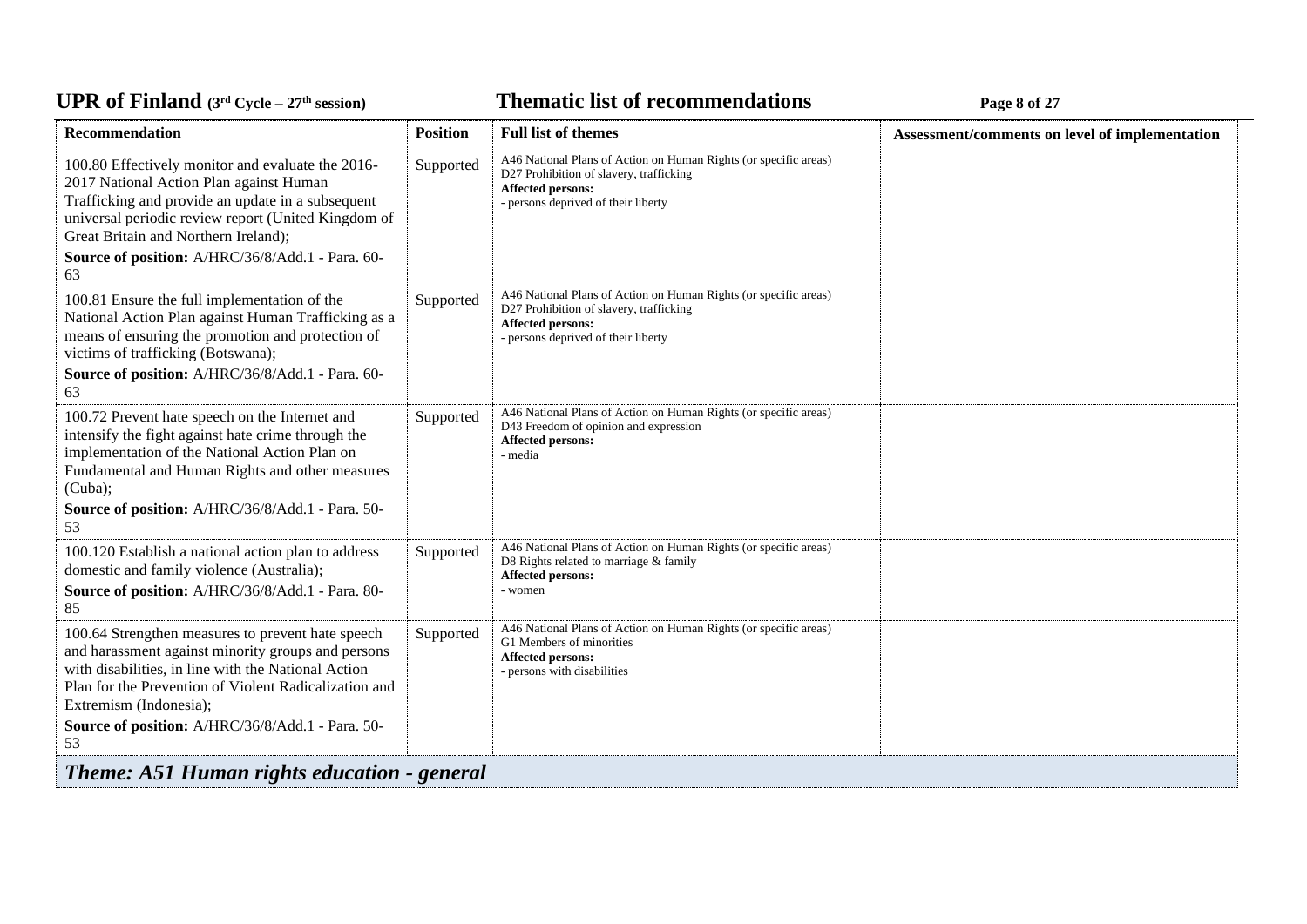# *C***ELE <b>EXECUTE: CYCLE 27E <b>EXECUTE: Page 9** of 27

| <b>Recommendation</b>                                                                                                                                                                                                                                                 | <b>Position</b> | <b>Full list of themes</b>                                                                                                    | Assessment/comments on level of implementation |
|-----------------------------------------------------------------------------------------------------------------------------------------------------------------------------------------------------------------------------------------------------------------------|-----------------|-------------------------------------------------------------------------------------------------------------------------------|------------------------------------------------|
| 100.33 Sustain and create new platforms for human<br>rights education (Bosnia and Herzegovina);<br>Source of position: A/HRC/36/8/Add.1 - Para. 27-<br>31                                                                                                             | Supported       | A51 Human rights education - general<br>E51 Right to education - General<br>Affected persons:<br>- general                    |                                                |
| 100.34 Provide sufficient resources to continue with<br>systematic human rights education and training of<br>teachers at all levels of national education (Slovenia);<br>Source of position: A/HRC/36/8/Add.1 - Para. 27-<br>31                                       | Supported       | A51 Human rights education - general<br>E51 Right to education - General<br>Affected persons:<br>- educational staff          |                                                |
| 100.94 Take efforts to strengthen the education<br>system through the provision of mandatory training<br>on human rights education (Maldives);<br>Source of position: A/HRC/36/8/Add.1 - Para. 74                                                                     | Supported       | A51 Human rights education - general<br>E51 Right to education - General<br>Affected persons:<br>- general                    |                                                |
| <b>Theme: B32 Racial discrimination</b>                                                                                                                                                                                                                               |                 |                                                                                                                               |                                                |
| 100.35 Strengthen and enhance existing laws<br>countering different forms of discrimination, racism<br>and xenophobia (Lebanon);<br>Source of position: A/HRC/36/8/Add.1 - Para. 32-<br>33                                                                            | Supported       | B32 Racial discrimination<br>Affected persons:<br>- minorities/racial, ethnic, linguistic, religious or descent-based groups  |                                                |
| 100.36 Enhance efforts aimed at the elimination of<br>racism, racial discrimination, xenophobia and related<br>intolerance by adopting a long-term systematic<br>response to these scourges (South Africa);<br>Source of position: A/HRC/36/8/Add.1 - Para. 34-<br>36 | Supported       | B32 Racial discrimination<br>Affected persons:<br>- minorities/racial, ethnic, linguistic, religious or descent-based groups  |                                                |
| 100.42 Adopt a long-term and comprehensive<br>framework to tackle discrimination, racism and<br>xenophobia, focusing both on prevention and on<br>combating human rights violations (Brazil);<br>Source of position: A/HRC/36/8/Add.1 - Para. 37-<br>39               | Supported       | B32 Racial discrimination<br>Affected persons:<br>- minorities/ racial, ethnic, linguistic, religious or descent-based groups |                                                |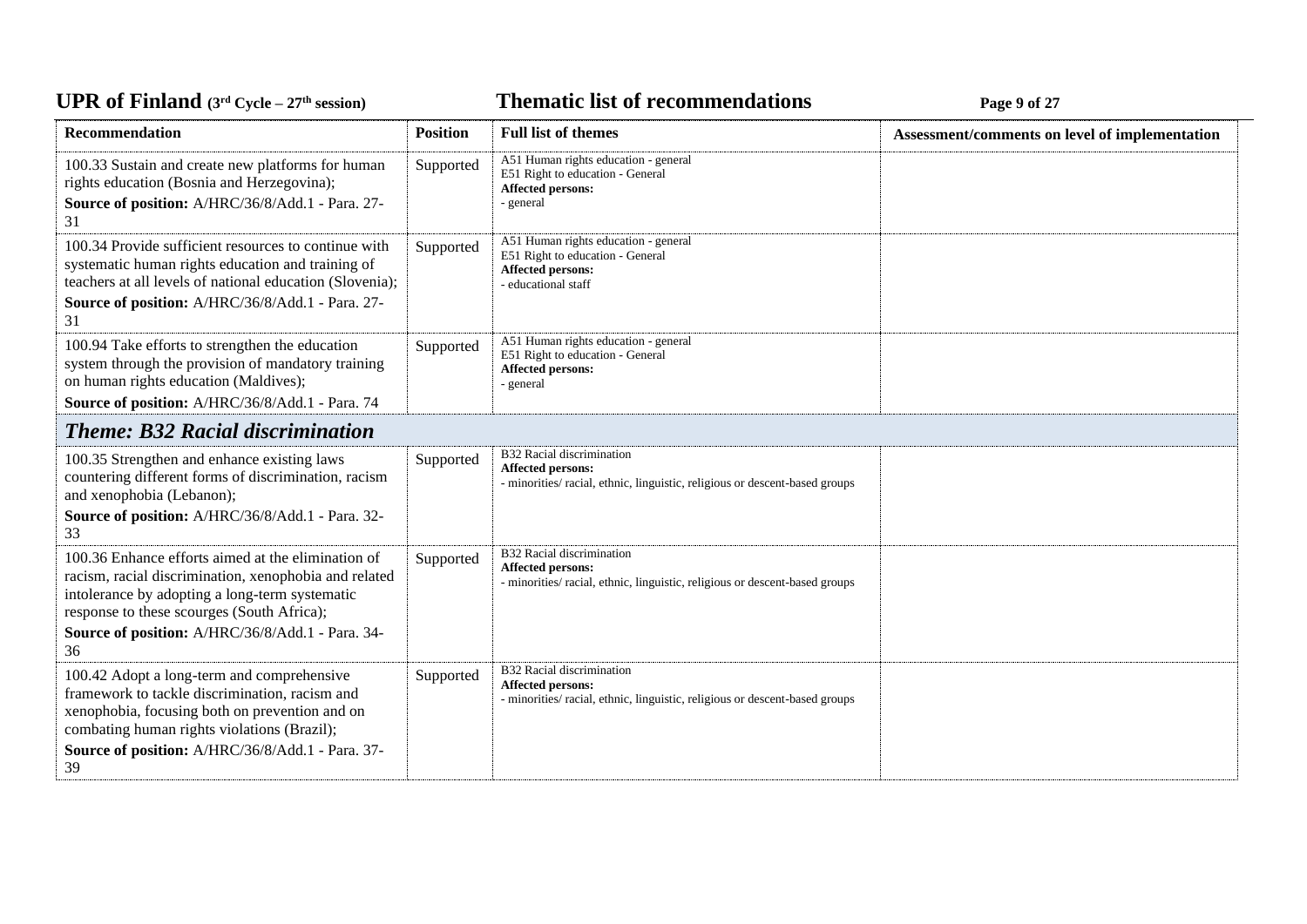# *C***ELE <b>EXECUTE: CYCLE 27E 27E 27E 27E 27E 27E** 27**P** 27

| Recommendation                                                                                                                                                                                                                     | <b>Position</b> | <b>Full list of themes</b>                                                                                                                                                                          | Assessment/comments on level of implementation |
|------------------------------------------------------------------------------------------------------------------------------------------------------------------------------------------------------------------------------------|-----------------|-----------------------------------------------------------------------------------------------------------------------------------------------------------------------------------------------------|------------------------------------------------|
| 100.54 Strengthen prevention and awareness-raising<br>programmes to address xenophobia and violent<br>extremism at the national and subregional levels<br>(Philippines);<br>Source of position: A/HRC/36/8/Add.1 - Para. 44-<br>48 | Supported       | B32 Racial discrimination<br>Affected persons:<br>- lesbian, gay, bisexual, transgender and intersex persons (LGBTI)                                                                                |                                                |
| 100.55Take measures against xenophobia and<br>Islamophobia. Improve the implementation of the<br>existing legal framework for combating racism<br>(Turkey);<br>Source of position: A/HRC/36/8/Add.1 - Para. 44-<br>48              | Supported       | B32 Racial discrimination<br>Affected persons:<br>- minorities/ racial, ethnic, linguistic, religious or descent-based groups                                                                       |                                                |
| 100.56 Take further steps to eliminate discrimination,<br>racism and xenophobia in the country (Uzbekistan);<br>Source of position: A/HRC/36/8/Add.1 - Para. 44-<br>48                                                             | Supported       | B32 Racial discrimination<br>Affected persons:<br>- minorities/ racial, ethnic, linguistic, religious or descent-based groups                                                                       |                                                |
| 100.58 Further combat racial discrimination and<br>xenophobia, and effectively reduce the number of<br>cases of hate crime (China);<br>Source of position: A/HRC/36/8/Add.1 - Para. 44-<br>48                                      | Supported       | B32 Racial discrimination<br>Affected persons:<br>- minorities/ racial, ethnic, linguistic, religious or descent-based groups<br>- lesbian, gay, bisexual, transgender and intersex persons (LGBTI) |                                                |
| 100.60 Consider improving the implementation of<br>the legal framework for combating racism (Namibia);<br>Source of position: A/HRC/36/8/Add.1 - Para. 50-<br>53                                                                   | Supported       | B32 Racial discrimination<br>Affected persons:<br>- minorities/ racial, ethnic, linguistic, religious or descent-based groups                                                                       |                                                |
| 100.69 Strengthen efforts to restrict outbreaks of<br>racism and xenophobia, especially manifestations of<br>racism on the Internet (Italy);<br>Source of position: A/HRC/36/8/Add.1 - Para. 50-<br>53                             | Supported       | B32 Racial discrimination<br>D43 Freedom of opinion and expression<br><b>Affected persons:</b><br>- minorities/ racial, ethnic, linguistic, religious or descent-based groups<br>- media            |                                                |
| 100.70 Strengthen the fight against xenophobia on<br>social networks and the Internet (Algeria);<br>Source of position: A/HRC/36/8/Add.1 - Para. 50-<br>53                                                                         | Supported       | B32 Racial discrimination<br>D43 Freedom of opinion and expression<br><b>Affected persons:</b><br>- lesbian, gay, bisexual, transgender and intersex persons (LGBTI)<br>- media                     |                                                |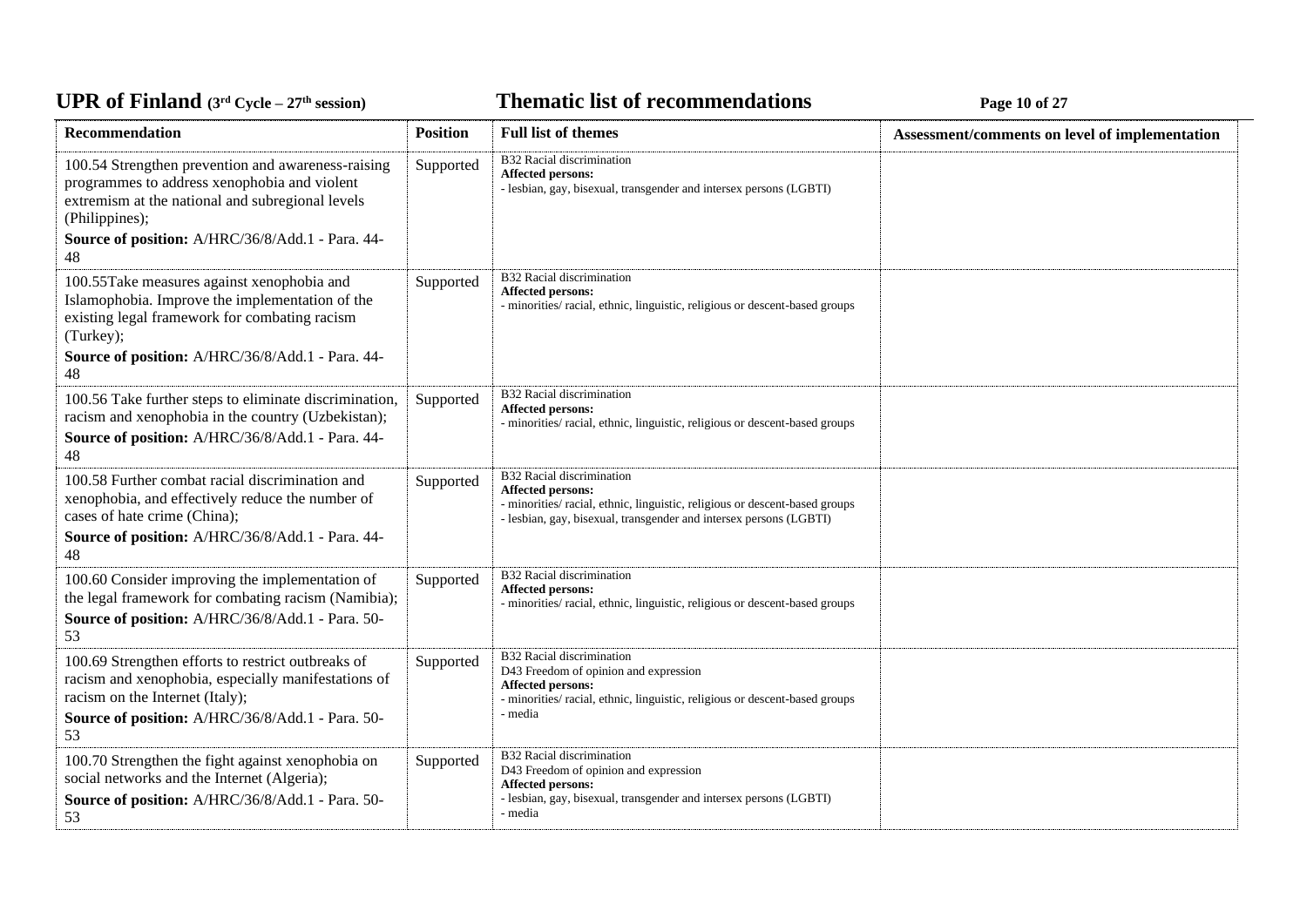# *C***ELE – <b>27E CYCLE 27E CYCLE 27E CYCLE 27E CYCLE 27E CYCLE CONDENS**

| Recommendation                                                                                                                                                                                                                                                                                                        | <b>Position</b> | <b>Full list of themes</b>                                                                                                                                                                                                  | Assessment/comments on level of implementation |
|-----------------------------------------------------------------------------------------------------------------------------------------------------------------------------------------------------------------------------------------------------------------------------------------------------------------------|-----------------|-----------------------------------------------------------------------------------------------------------------------------------------------------------------------------------------------------------------------------|------------------------------------------------|
| 100.57 Continue strengthening measures against<br>racism, xenophobia and Islamophobia, as well as<br>discrimination against migrants (Chile);<br>Source of position: A/HRC/36/8/Add.1 - Para. 44-<br>48                                                                                                               | Supported       | B32 Racial discrimination<br>G4 Migrants<br>Affected persons:<br>- minorities/ racial, ethnic, linguistic, religious or descent-based groups                                                                                |                                                |
| 100.67 Continue to reinforce the measures of fight<br>against xenophobia, racism and intolerance with<br>regard to migrants and asylum seekers (Angola);<br>Source of position: A/HRC/36/8/Add.1 - Para. 50-<br>53                                                                                                    | Supported       | B32 Racial discrimination<br>G4 Migrants<br>G5 Refugees $&$ asylum seekers<br>Affected persons:<br>- migrants<br>- minorities/ racial, ethnic, linguistic, religious or descent-based groups<br>- refugees & asylum seekers |                                                |
| 100.68 Strengthen measures aimed at fighting against<br>discrimination, racism and xenophobia in the<br>country, especially concerning migrants and asylum<br>seekers (Côte d'Ivoire);<br>Source of position: A/HRC/36/8/Add.1 - Para. 50-<br>53                                                                      | Supported       | <b>B32 Racial discrimination</b><br>G4 Migrants<br>G5 Refugees & asylum seekers<br><b>Affected persons:</b><br>- migrants<br>- refugees & asylum seekers                                                                    |                                                |
| <b>Theme: D26 Conditions of detention</b>                                                                                                                                                                                                                                                                             |                 |                                                                                                                                                                                                                             |                                                |
| 100.132 Review national laws to prohibit the<br>detention of minors (Portugal);<br>Source of position: A/HRC/36/8/Add.1 - Para. 97-<br>98                                                                                                                                                                             | Supported       | D <sub>26</sub> Conditions of detention<br>Affected persons:<br>- children                                                                                                                                                  |                                                |
| <b>Theme: D27 Prohibition of slavery, trafficking</b>                                                                                                                                                                                                                                                                 |                 |                                                                                                                                                                                                                             |                                                |
| 100.78 Continue efforts to combat trafficking in<br>human beings and take effective measures to prevent<br>and eradicate human trafficking and adopt<br>procedures for the determination of the best interests<br>of child victims of trafficking (Turkey);<br>Source of position: A/HRC/36/8/Add.1 - Para. 60-<br>63 | Supported       | D27 Prohibition of slavery, trafficking<br>Affected persons:<br>- children<br>- persons deprived of their liberty                                                                                                           |                                                |
| 100.79 Develop clear guidelines on how to identify<br>and protect victims of trafficking in persons (United<br>States of America);<br>Source of position: A/HRC/36/8/Add.1 - Para. 60-<br>63                                                                                                                          | Supported       | D27 Prohibition of slavery, trafficking<br>Affected persons:<br>- persons deprived of their liberty                                                                                                                         |                                                |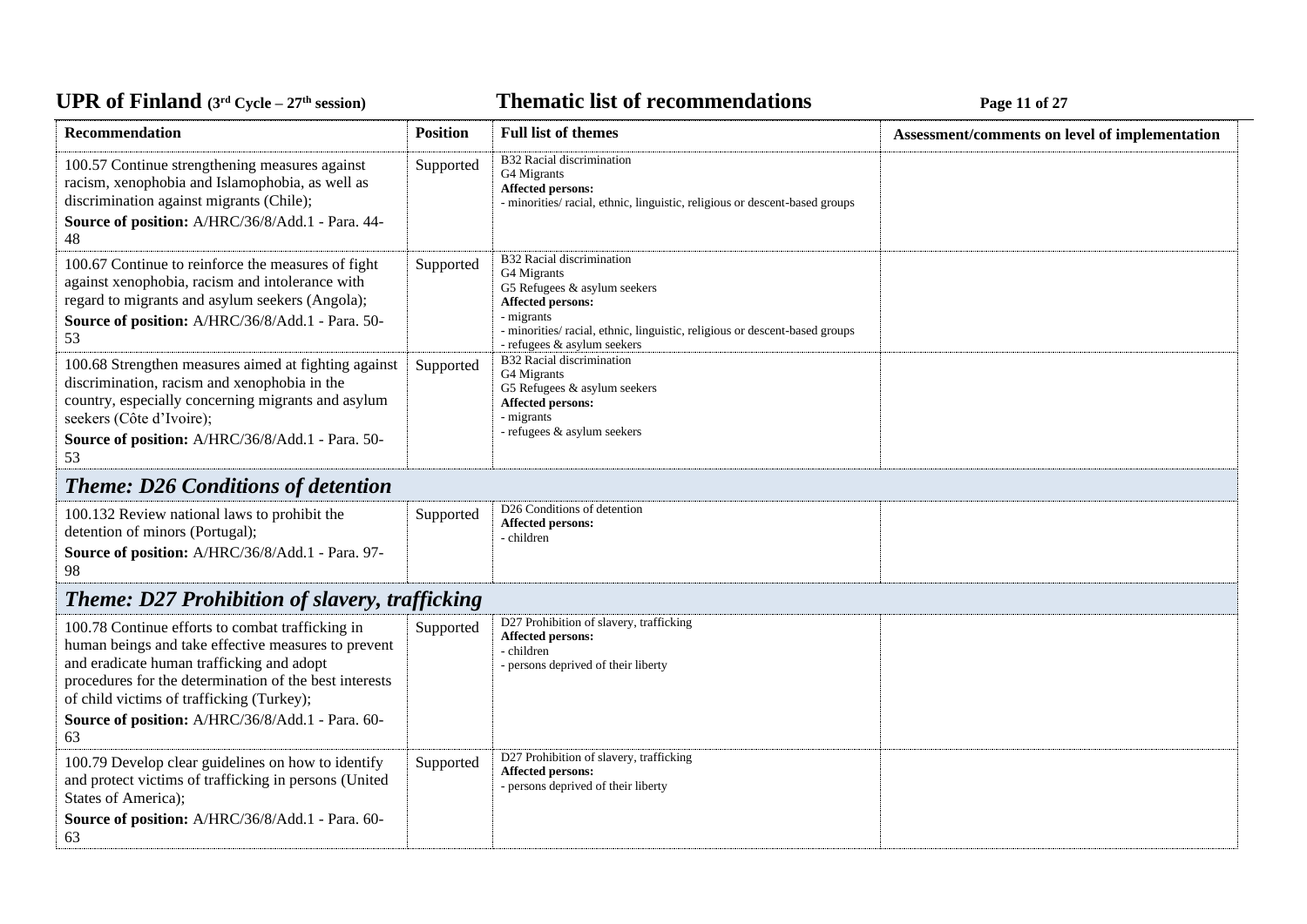# *C***ELE – <b>EXPLOMENT EXPLOMENT EXPLOMENT EXPLOMENT EXPLOSION Page 12 of 27**

| Recommendation                                                                                                                                                                                                                                                                                                                               | <b>Position</b> | <b>Full list of themes</b>                                                                                     | Assessment/comments on level of implementation |
|----------------------------------------------------------------------------------------------------------------------------------------------------------------------------------------------------------------------------------------------------------------------------------------------------------------------------------------------|-----------------|----------------------------------------------------------------------------------------------------------------|------------------------------------------------|
| 100.83 Seek to adopt procedures for the<br>determination of the best interests of child victims of<br>trafficking and children of victims, including with a<br>view to strengthening the identification of victims of<br>trafficking, especially women and children<br>(Bulgaria);<br>Source of position: A/HRC/36/8/Add.1 - Para. 60-<br>63 | Supported       | D27 Prohibition of slavery, trafficking<br>Affected persons:<br>- women<br>- children                          |                                                |
| 100.82 Continue strengthening measures of fighting<br>against domestic violence and human trafficking,<br>including by increasing the number and geographic<br>coverage of reception centres for families and victims<br>(Chile);<br>Source of position: A/HRC/36/8/Add.1 - Para. 60-<br>63                                                  | Supported       | D27 Prohibition of slavery, trafficking<br>D29 Domestic violence<br>Affected persons:<br>- women<br>- children |                                                |
| <b>Theme: D28 Gender-based violence</b>                                                                                                                                                                                                                                                                                                      |                 |                                                                                                                |                                                |
| 100.112 Consolidate support services for women<br>victims of violence (Republic of Moldova);<br>Source of position: A/HRC/36/8/Add.1 - Para. 80-<br>85                                                                                                                                                                                       | Supported       | D28 Gender based violence<br>Affected persons:<br>- women                                                      |                                                |
| <b>Theme: D29 Domestic violence</b>                                                                                                                                                                                                                                                                                                          |                 |                                                                                                                |                                                |
| 100.113 Provide adequate support services to protect<br>victims of domestic and sexual violence (Turkey);<br>Source of position: A/HRC/36/8/Add.1 - Para. 80-<br>85                                                                                                                                                                          | Supported       | D29 Domestic violence<br>Affected persons:<br>- women                                                          |                                                |
| 100.119 Provide further support assistance services<br>to better protect victims of domestic violence (Sierra<br>Leone);<br>Source of position: A/HRC/36/8/Add.1 - Para. 80-<br>85                                                                                                                                                           | Supported       | D29 Domestic violence<br><b>Affected persons:</b><br>- women                                                   |                                                |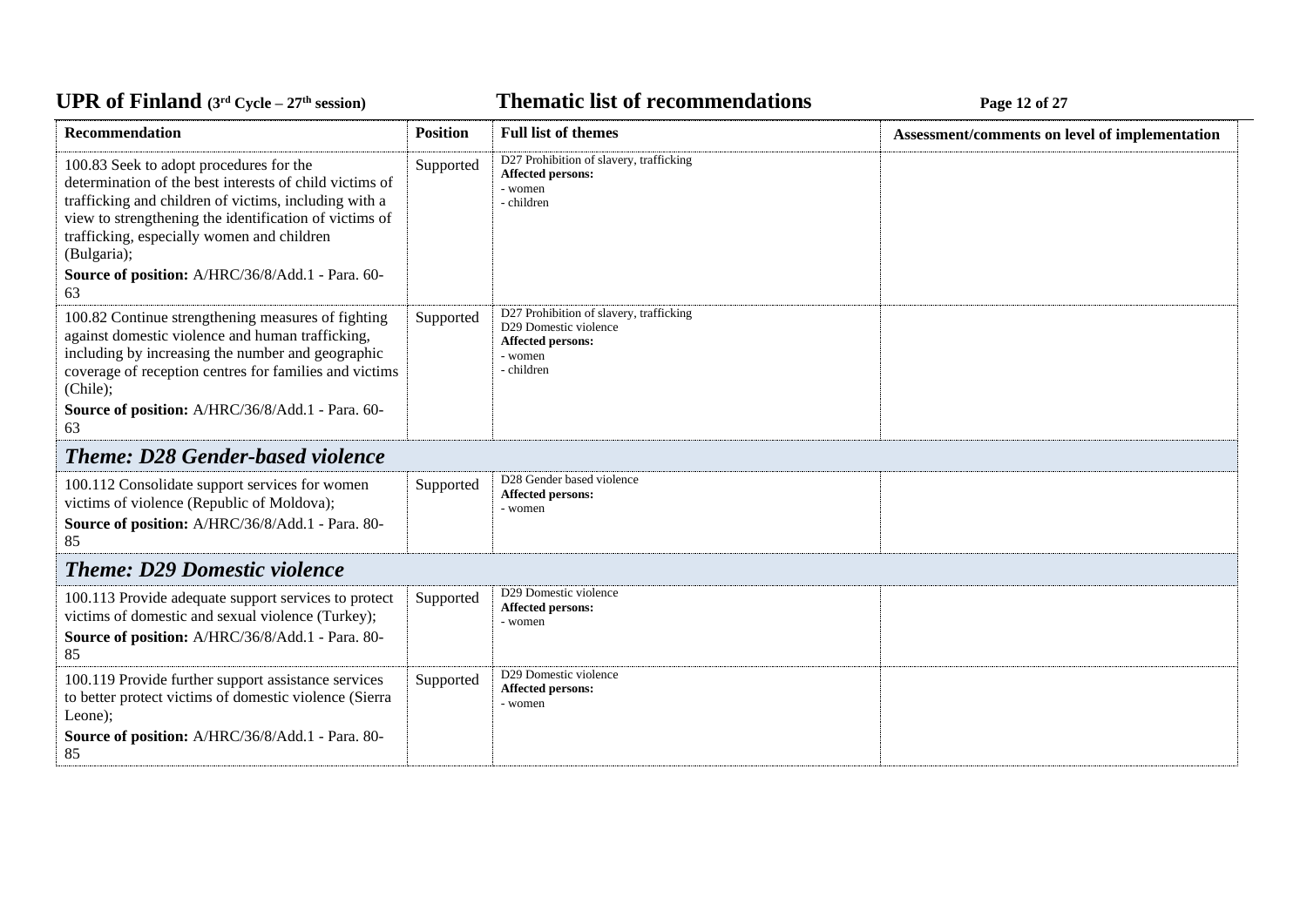# *C***ELE <b>EXECUTE: CYCLE 27E 27E 27E 27E 27E 27E** 27**P** 27

| Recommendation                                                                                                                                                                                                                                                                                                                          | <b>Position</b> | <b>Full list of themes</b>                                                                                                                                                                                  | Assessment/comments on level of implementation |
|-----------------------------------------------------------------------------------------------------------------------------------------------------------------------------------------------------------------------------------------------------------------------------------------------------------------------------------------|-----------------|-------------------------------------------------------------------------------------------------------------------------------------------------------------------------------------------------------------|------------------------------------------------|
| 100.121 Establish a national coordination unit and<br>provide adequate resources and other support for the<br>implementation of the Council of Europe Convention<br>on Preventing and Combating Violence against<br>Women and Domestic Violence (Canada);<br>Source of position: A/HRC/36/8/Add.1 - Para. 80-                           | Supported       | D29 Domestic violence<br>E32 Right to just and favourable conditions of work<br>F13 Violence against women<br>Affected persons:<br>- women                                                                  |                                                |
| 85<br>100.115 Implement the Council of Europe<br>Convention on Preventing and Combating Violence<br>against Women and Domestic Violence in order to<br>provide improved protection and assistance to<br>women and children that have become victims of<br>violence (Germany);<br>Source of position: A/HRC/36/8/Add.1 - Para. 80-<br>85 | Supported       | D29 Domestic violence<br>E32 Right to just and favourable conditions of work<br>F13 Violence against women<br>F31 Children: definition; general principles; protection<br>Affected persons:<br>- children   |                                                |
| 100.117 Further continue its efforts to combat<br>domestic violence and intensify the implementation<br>of the Government Action Plan for Gender Equality<br>(Mongolia);<br>Source of position: A/HRC/36/8/Add.1 - Para. 80-<br>85                                                                                                      | Supported       | D29 Domestic violence<br>F12 Discrimination against women<br>Affected persons:<br>- women                                                                                                                   |                                                |
| Theme: D42 Freedom of thought, conscience and religion                                                                                                                                                                                                                                                                                  |                 |                                                                                                                                                                                                             |                                                |
| 100.63 Enhance efforts to curb hate crimes against<br>certain religious communities, ethnic groups and<br>other minorities including indigenous people (India);<br>Source of position: A/HRC/36/8/Add.1 - Para. 50-<br>53                                                                                                               | Supported       | D42 Freedom of thought, conscience and religion<br>G3 Indigenous peoples<br><b>Affected persons:</b><br>- minorities/ racial, ethnic, linguistic, religious or descent-based groups<br>- Indigenous peoples |                                                |
| <b>Theme: D8 Rights related to marriage &amp; family</b>                                                                                                                                                                                                                                                                                |                 |                                                                                                                                                                                                             |                                                |
| 100.151 Provide the necessary protection for and<br>preserve the dignity of asylum seekers, ensure their<br>access to legal assistance, facilitate family<br>reunification procedures for migrants, and provide<br>them with social security (Egypt);<br>Source of position: A/HRC/36/8/Add.1 - Para. 106-<br>109                       | Supported       | D8 Rights related to marriage & family<br>E24 Right to social security<br>G4 Migrants<br>G5 Refugees & asylum seekers<br>Affected persons:<br>- migrants<br>- refugees & asylum seekers                     |                                                |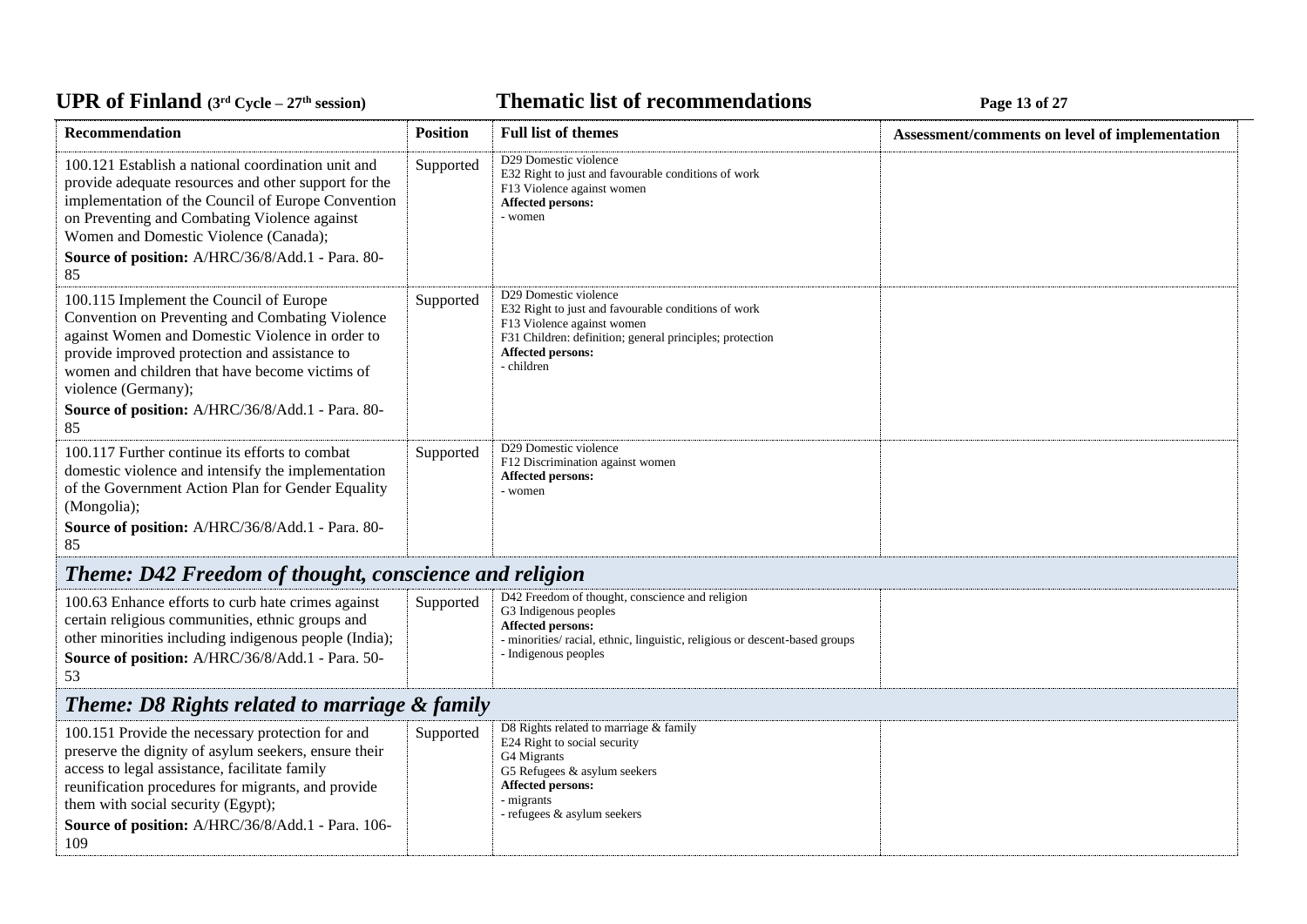# *C***ELE – <b>27 EXECUTE: CYCLE 27 Page 14 of 27 Page 14 of 27**

| Recommendation                                                                                                                                                                                                                                                                                                                                                                                                     | <b>Position</b> | <b>Full list of themes</b>                                                                                                                                                                                                                        | Assessment/comments on level of implementation |  |
|--------------------------------------------------------------------------------------------------------------------------------------------------------------------------------------------------------------------------------------------------------------------------------------------------------------------------------------------------------------------------------------------------------------------|-----------------|---------------------------------------------------------------------------------------------------------------------------------------------------------------------------------------------------------------------------------------------------|------------------------------------------------|--|
| 100.128 In cases when the Finnish authorities decide<br>that the separation of children from their natural<br>family is necessary for the best interests of the child,<br>adopt that measure according to a decision taken by a<br>judicial authority, as required by the provisions of<br>article 9 of the Convention on the Rights of the Child<br>(Romania);<br>Source of position: A/HRC/36/8/Add.1 - Para. 94 | Supported       | D8 Rights related to marriage & family<br>F31 Children: definition; general principles; protection<br>Affected persons:<br>- children                                                                                                             |                                                |  |
| <b>Theme: E24 Right to social security</b>                                                                                                                                                                                                                                                                                                                                                                         |                 |                                                                                                                                                                                                                                                   |                                                |  |
| 100.87 Continue with its structural reforms in social<br>welfare and health care with a focus on protecting the<br>rights of women, children and vulnerable groups<br>(Pakistan);<br>Source of position: A/HRC/36/8/Add.1 - Para. 69                                                                                                                                                                               | Supported       | E24 Right to social security<br>E41 Right to health - General<br>F12 Discrimination against women<br>F31 Children: definition; general principles; protection<br><b>Affected persons:</b><br>- women<br>- children<br>- vulnerable persons/groups |                                                |  |
| <b>Theme: E31 Right to work</b>                                                                                                                                                                                                                                                                                                                                                                                    |                 |                                                                                                                                                                                                                                                   |                                                |  |
| 100.137 Continue efforts to promote opportunities<br>for productive and paid employment for persons with<br>disabilities (Colombia);<br>Source of position: A/HRC/36/8/Add.1 - Para. 100-<br>101                                                                                                                                                                                                                   | Supported       | E31 Right to work<br><b>Affected persons:</b><br>- persons with disabilities                                                                                                                                                                      |                                                |  |
| 100.98 Exert more efforts aiming at the elimination<br>of all forms of discrimination against women,<br>particularly in the labour market (Libya);<br>Source of position: A/HRC/36/8/Add.1 - Para. 79                                                                                                                                                                                                              | Supported       | E31 Right to work<br>F12 Discrimination against women<br>Affected persons:<br>- women                                                                                                                                                             |                                                |  |
| Theme: E32 Right to just and favourable conditions of work                                                                                                                                                                                                                                                                                                                                                         |                 |                                                                                                                                                                                                                                                   |                                                |  |
| 100.90 Continue to narrow wage disparities between<br>men and women in line with the country's Equal Pay<br>Programme for 2016-2019 (Sri Lanka);<br>Source of position: A/HRC/36/8/Add.1 - Para. 72                                                                                                                                                                                                                | Supported       | E32 Right to just and favourable conditions of work<br>Affected persons:<br>- women                                                                                                                                                               |                                                |  |
| <b>Theme: E41 Right to health - General</b>                                                                                                                                                                                                                                                                                                                                                                        |                 |                                                                                                                                                                                                                                                   |                                                |  |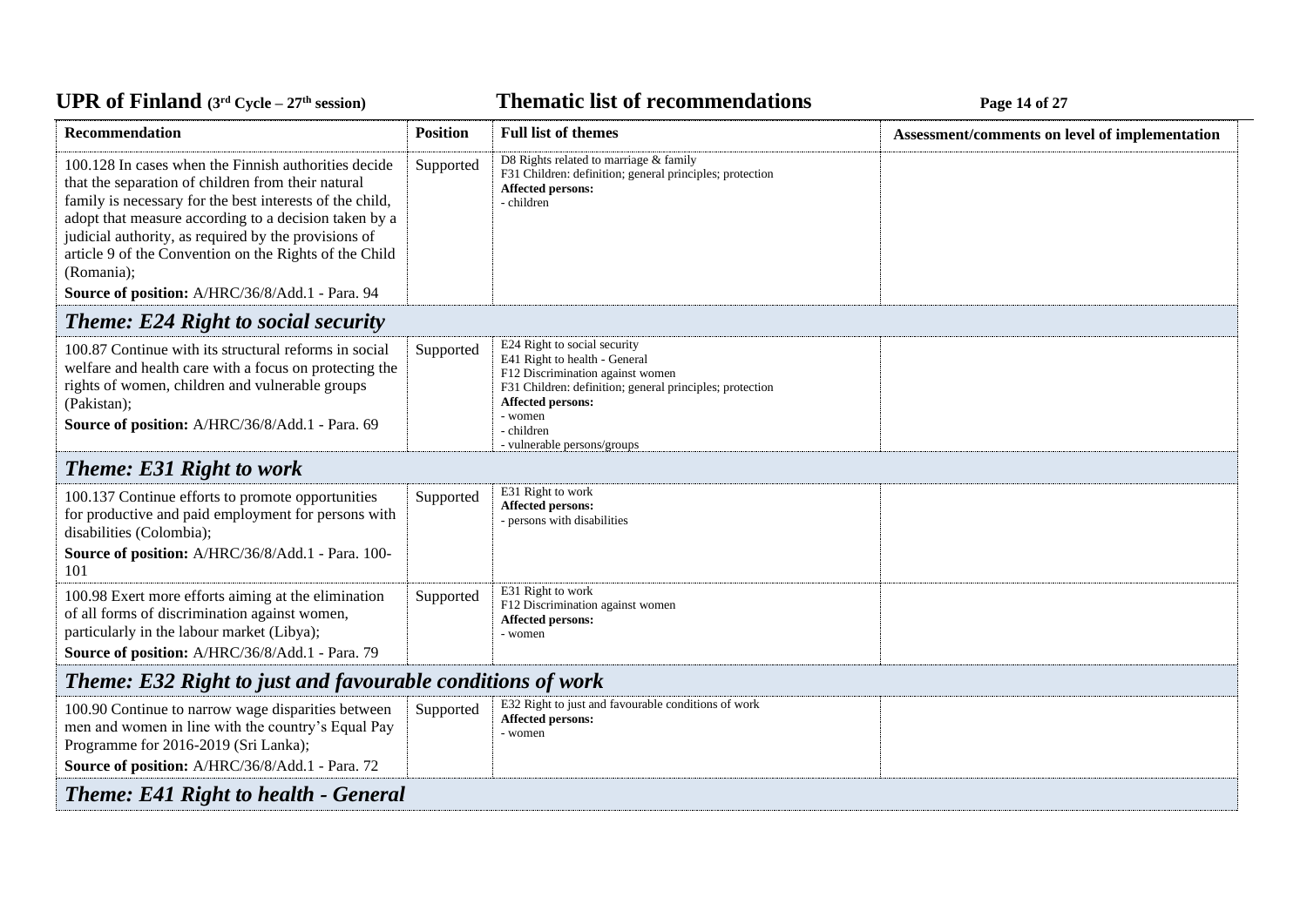#### *C***ELE <b>EXECUTE: CYCLE 27E 15 CPLE 15 CPLE 15 of 27**

| Recommendation                                                                                                                                                                                                                                                                                                                               | <b>Position</b> | <b>Full list of themes</b>                                                                                       | Assessment/comments on level of implementation |
|----------------------------------------------------------------------------------------------------------------------------------------------------------------------------------------------------------------------------------------------------------------------------------------------------------------------------------------------|-----------------|------------------------------------------------------------------------------------------------------------------|------------------------------------------------|
| 100.97 Conduct public awareness campaigns in the<br>media to fight against drug consumption, abusive<br>consumption of alcohol and suicide among young<br>women and girls (Algeria);                                                                                                                                                         | Supported       | E41 Right to health - General<br><b>Affected persons:</b><br>- women<br>- girls                                  |                                                |
| Source of position: A/HRC/36/8/Add.1 - Para. 78                                                                                                                                                                                                                                                                                              |                 |                                                                                                                  |                                                |
| <b>Theme: F12 Discrimination against women</b>                                                                                                                                                                                                                                                                                               |                 |                                                                                                                  |                                                |
| 100.25 Provide its existing and new national<br>institutions and bodies for the advancement of<br>women and gender equality with adequate human,<br>technical and budgetary resources (Timor-Leste);<br>Source of position: A/HRC/36/8/Add.1 - Para. 19                                                                                      | Supported       | F12 Discrimination against women, S05 gender equality and women's<br>empowerment<br>Affected persons:<br>- women |                                                |
| 100.26 Establish a national institution for the<br>advancement of women in accordance with the<br>provisions of the Beijing Platform for Action<br>(Honduras);                                                                                                                                                                               | Supported       | F12 Discrimination against women, S05 gender equality and women's<br>empowerment<br>Affected persons:<br>- women |                                                |
| Source of position: A/HRC/36/8/Add.1 - Para. 21                                                                                                                                                                                                                                                                                              |                 |                                                                                                                  |                                                |
| 100.95 Continue the action aimed at the promotion of<br>gender equality in all public and private activities<br>(Angola);<br>Source of position: A/HRC/36/8/Add.1 - Para. 75                                                                                                                                                                 | Supported       | F12 Discrimination against women<br>Affected persons:<br>- women                                                 |                                                |
| 100.99 Continue the work accomplished to prevent                                                                                                                                                                                                                                                                                             |                 | F12 Discrimination against women                                                                                 |                                                |
| gender-based discrimination, promote equality<br>between women and men and thus improve women's<br>condition, particularly in working life (Cuba);<br>Source of position: A/HRC/36/8/Add.1 - Para. 79                                                                                                                                        | Supported       | Affected persons:<br>- women                                                                                     |                                                |
| 100.108 Prepare a national plan with allocated targets<br>to combat violence and discrimination against<br>women and provide access and financial aid to<br>support services, and strengthen cooperation between<br>different government agencies (Islamic Republic of<br>$\text{Iran}$ :<br>Source of position: A/HRC/36/8/Add.1 - Para. 80 | Supported       | F12 Discrimination against women<br>Affected persons:<br>- women                                                 |                                                |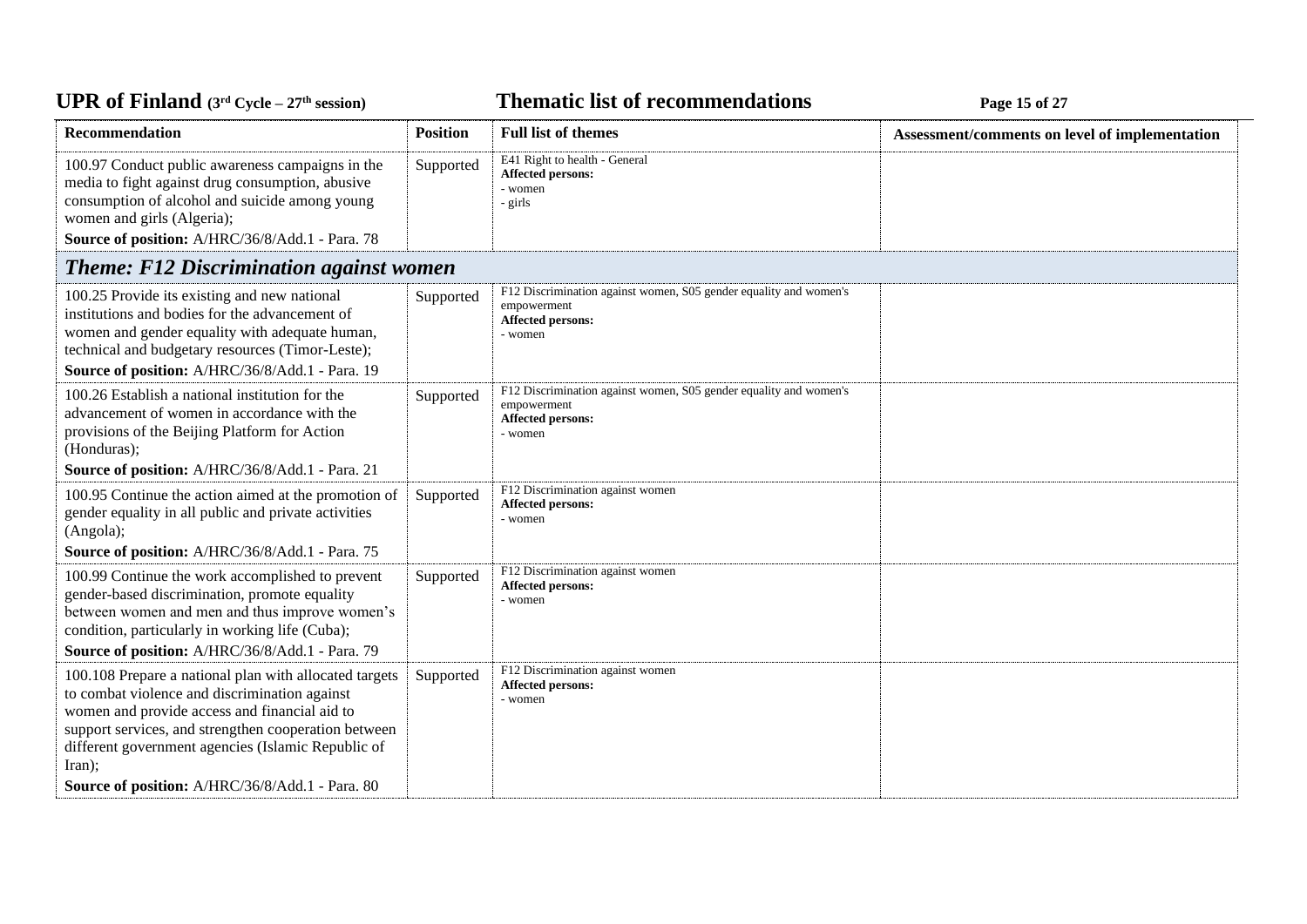#### *C***ELE <b>EXECUTE: CYCLE 27E 27E 27E 27E 27E 27E** 27**P**

| <b>Recommendation</b>                                                                                                                                                                                                                                                                              | <b>Position</b> | <b>Full list of themes</b>                                                                                                             | Assessment/comments on level of implementation |
|----------------------------------------------------------------------------------------------------------------------------------------------------------------------------------------------------------------------------------------------------------------------------------------------------|-----------------|----------------------------------------------------------------------------------------------------------------------------------------|------------------------------------------------|
| 100.101 Ensure proper implementation of policies<br>directed towards combating violence against women,<br>including the recommendations made by the<br>Committee on the Elimination of Discrimination<br>against Women regarding sexual violence (Republic<br>of Moldova);                         | Supported       | F12 Discrimination against women<br>F13 Violence against women<br><b>Affected persons:</b><br>- women                                  |                                                |
| Source of position: A/HRC/36/8/Add.1 - Para. 80                                                                                                                                                                                                                                                    |                 |                                                                                                                                        |                                                |
| 100.103 Promote gender equality and further combat<br>violence against women (China);<br>Source of position: A/HRC/36/8/Add.1 - Para. 80                                                                                                                                                           | Supported       | F12 Discrimination against women<br>F13 Violence against women<br><b>Affected persons:</b><br>- women                                  |                                                |
| 100.107 Continue its efforts aimed at eliminating<br>discrimination and preventing violence against<br>women and children, as well as taking further<br>measures, with a longer-term strategy, aimed at<br>protecting women's rights (Iceland);<br>Source of position: A/HRC/36/8/Add.1 - Para. 80 | Supported       | F12 Discrimination against women<br>F13 Violence against women<br>Affected persons:<br>- women<br>- children                           |                                                |
| 100.96 Continue to enhance the protection and the<br>rights of women and children (Bosnia and<br>Herzegovina);<br>Source of position: A/HRC/36/8/Add.1 - Para. 76-<br>77                                                                                                                           | Supported       | F12 Discrimination against women<br>F31 Children: definition; general principles; protection<br><b>Affected persons:</b><br>- children |                                                |
| 100.150 Ensure the effective protection of migrants,<br>particularly women migrant workers, against<br>discrimination (Philippines);<br>Source of position: A/HRC/36/8/Add.1 - Para. 106-<br>109                                                                                                   | Supported       | F12 Discrimination against women<br>G4 Migrants<br><b>Affected persons:</b><br>- migrants                                              |                                                |
| <b>Theme: F13 Violence against women</b>                                                                                                                                                                                                                                                           |                 |                                                                                                                                        |                                                |
| 100.23 Continue strengthening national laws on<br>offences related to violence against women and girls<br>(Botswana);<br>Source of position: A/HRC/36/8/Add.1 - Para. 18                                                                                                                           | Supported       | F13 Violence against women<br><b>Affected persons:</b><br>- women<br>- girls                                                           |                                                |
| 100.100 Continue its good efforts to address violence<br>against women (Lithuania);<br>Source of position: A/HRC/36/8/Add.1 - Para. 80                                                                                                                                                             | Supported       | F13 Violence against women<br>Affected persons:<br>- women                                                                             |                                                |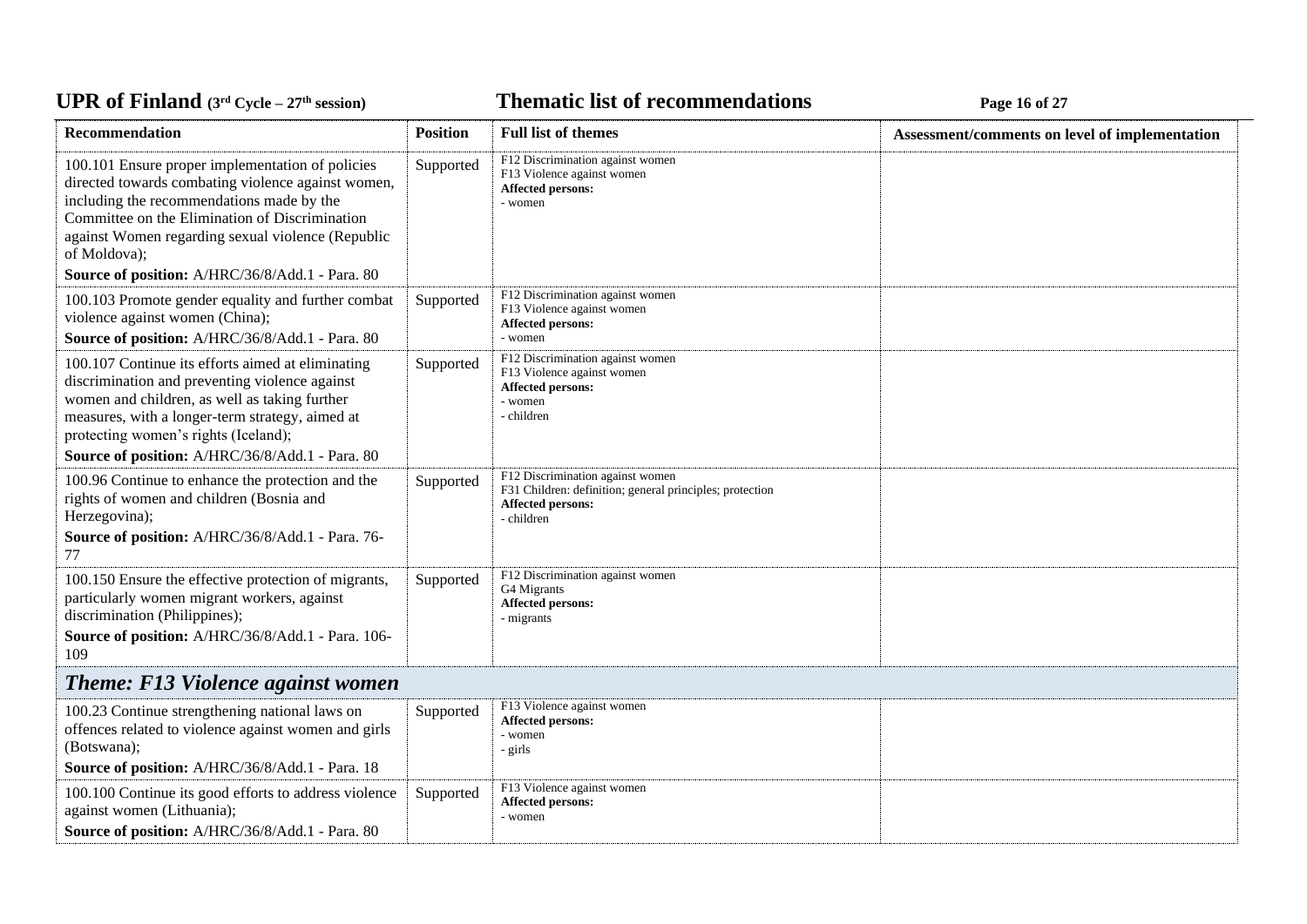*C***ELE <b>EXECUTE: CYCLE 27 Page 17 of 27** 

| <b>Recommendation</b>                                                                                                                                                                                                                                                                                             | <b>Position</b> | <b>Full list of themes</b>                                                                                                                  | Assessment/comments on level of implementation |
|-------------------------------------------------------------------------------------------------------------------------------------------------------------------------------------------------------------------------------------------------------------------------------------------------------------------|-----------------|---------------------------------------------------------------------------------------------------------------------------------------------|------------------------------------------------|
| 100.102 Establish a specific action plan to combat<br>gender-based violence with a special system of<br>prevention for this type of violence and also broaden<br>the network of assistance for victims of sexual<br>violence or gender-based violence (Spain);<br>Source of position: A/HRC/36/8/Add.1 - Para. 80 | Supported       | F13 Violence against women<br>Affected persons:<br>- women                                                                                  |                                                |
| 100.104 Take further measures aimed at eradicating<br>violence against women (Georgia);<br>Source of position: A/HRC/36/8/Add.1 - Para. 80                                                                                                                                                                        | Supported       | F13 Violence against women<br>Affected persons:<br>- women                                                                                  |                                                |
| 100.105 Ensure the implementation of measures<br>aimed at combating violence against women<br>(Iceland);<br>Source of position: A/HRC/36/8/Add.1 - Para. 80                                                                                                                                                       | Supported       | F13 Violence against women<br>Affected persons:<br>- women                                                                                  |                                                |
| 100.106 Strengthen efforts to prevent violence<br>against women (Iraq);<br>Source of position: A/HRC/36/8/Add.1 - Para. 80                                                                                                                                                                                        | Supported       | F13 Violence against women<br><b>Affected persons:</b><br>- women                                                                           |                                                |
| 100.116 Strengthen the measures to combat violence<br>against women as well as support victims and<br>survivors of such violence (India);<br>Source of position: A/HRC/36/8/Add.1 - Para. 80-<br>85                                                                                                               | Supported       | F13 Violence against women<br>Affected persons:<br>- women                                                                                  |                                                |
| 100.122 Take further measures to address violence<br>against women, including domestic and sexual<br>violence, especially in the field of prevention<br>(Estonia);<br>Source of position: A/HRC/36/8/Add.1 - Para. 80-<br>85                                                                                      | Supported       | F13 Violence against women<br>Affected persons:<br>- women                                                                                  |                                                |
| 100.123 Take all the necessary measures to put an<br>end to violence committed against women and<br>children (Libya);<br>Source of position: A/HRC/36/8/Add.1 - Para. 80-<br>85                                                                                                                                   | Supported       | F13 Violence against women<br>F31 Children: definition; general principles; protection<br><b>Affected persons:</b><br>- women<br>- children |                                                |
| <b>Theme: F31 Children: definition; general principles; protection</b>                                                                                                                                                                                                                                            |                 |                                                                                                                                             |                                                |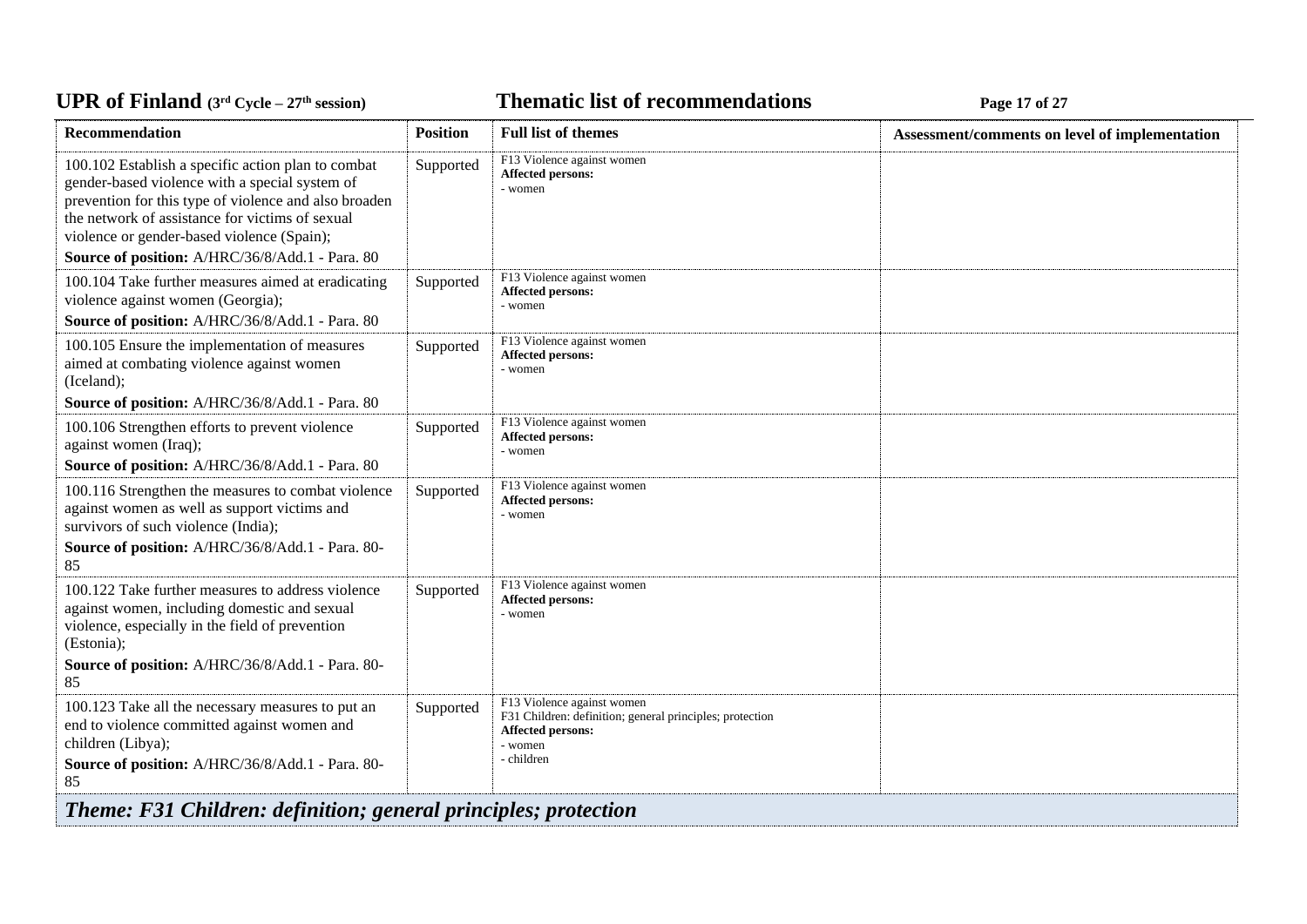# *C***ELE – <b>27 EXECUTE: CYCLE 27 Page 18 of 27 Page 18 of 27**

| Recommendation                                                                                                                                                                                                                                                                                                           | <b>Position</b> | <b>Full list of themes</b>                                                                                        | Assessment/comments on level of implementation |
|--------------------------------------------------------------------------------------------------------------------------------------------------------------------------------------------------------------------------------------------------------------------------------------------------------------------------|-----------------|-------------------------------------------------------------------------------------------------------------------|------------------------------------------------|
| 100.124 Reinforce the measures to protect the rights<br>of the child (Georgia);<br>Source of position: A/HRC/36/8/Add.1 - Para. 90                                                                                                                                                                                       | Supported       | F31 Children: definition; general principles; protection<br>Affected persons:<br>- children                       |                                                |
| 100.125 Provide training on the rights of the child to<br>public officials and civil servants (Timor-Leste);<br>Source of position: A/HRC/36/8/Add.1 - Para. 90                                                                                                                                                          | Supported       | F31 Children: definition; general principles; protection<br>Affected persons:<br>- children                       |                                                |
| <b>Theme: F34 Children: Juvenile justice</b>                                                                                                                                                                                                                                                                             |                 |                                                                                                                   |                                                |
| 100.127 Establish additional standards to guarantee<br>the swift and appropriate appointment of guardians to<br>unaccompanied minors (Portugal);<br>Source of position: A/HRC/36/8/Add.1 - Para. 92                                                                                                                      | Supported       | F34 Children: Juvenile justice<br>Affected persons:<br>- children                                                 |                                                |
| <b>Theme: F4 Persons with disabilities</b>                                                                                                                                                                                                                                                                               |                 |                                                                                                                   |                                                |
| 100.135 Accompany the implementation of the<br>Convention on the Rights of Persons with<br>Disabilities with sufficient funds and concrete<br>indicators through a new national disability policy<br>(VAMPO) that continues the 2010-2015 policy<br>(Spain);<br>Source of position: A/HRC/36/8/Add.1 - Para. 100-<br>101 | Supported       | F4 Persons with disabilities<br>Affected persons:<br>- persons with disabilities                                  |                                                |
| <b>Theme: G1 Members of minorities</b>                                                                                                                                                                                                                                                                                   |                 |                                                                                                                   |                                                |
| 100.141 Continue with the policies of inclusion of<br>the Roma population (Peru);<br>Source of position: A/HRC/36/8/Add.1 - Para. 102-<br>104                                                                                                                                                                            | Supported       | G1 Minorities<br>Affected persons:<br>- minorities/ racial, ethnic, linguistic, religious or descent-based groups |                                                |
| 100.142 Continue its efforts to prevent<br>discrimination against Roma (Timor-Leste);<br>Source of position: A/HRC/36/8/Add.1 - Para. 102-<br>104                                                                                                                                                                        | Supported       | G1 Minorities<br>Affected persons:<br>- minorities/racial, ethnic, linguistic, religious or descent-based groups  |                                                |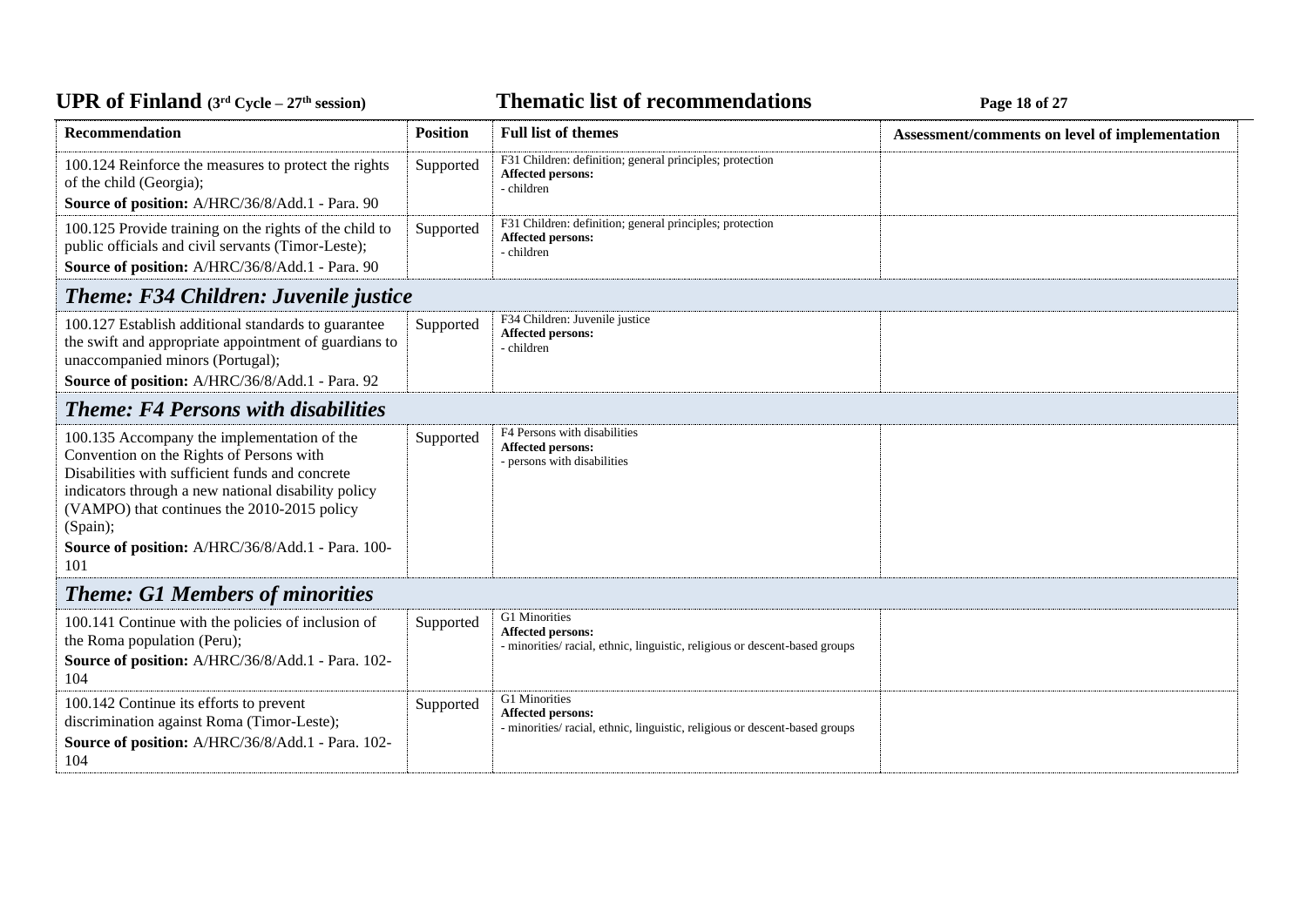# *C***ELE <b>EXECUTE: CYCLE 27E 19 CPLE CYCLE 27E 19 CPLE CPLE CPLE CPLE CPLE CPLE CPLE CPLE CPLE CPLE CPLE CPLE CPLE CPLE CPLE CPLE CPLE CPLE CPLE CPLE CPLE CPLE**

| Recommendation                                                                                                                                                                                                                                                                              | <b>Position</b> | <b>Full list of themes</b>                                                                                                                                          | Assessment/comments on level of implementation |
|---------------------------------------------------------------------------------------------------------------------------------------------------------------------------------------------------------------------------------------------------------------------------------------------|-----------------|---------------------------------------------------------------------------------------------------------------------------------------------------------------------|------------------------------------------------|
| 100.143 Protect the economic, social and cultural<br>rights of the Sami people from the negative effects<br>that may result from logging and other activities<br>carried out by private agents (Guatemala);<br>Source of position: A/HRC/36/8/Add.1 - Para. 105                             | Supported       | G1 Minorities<br><b>Affected persons:</b><br>- minorities/ racial, ethnic, linguistic, religious or descent-based groups                                            |                                                |
| 100.85 Continue efforts to guarantee the<br>representation in political and public life of women<br>belonging to disadvantaged groups like women with<br>disabilities, ethnic minorities, Roma people and<br>migrants (Colombia);<br>Source of position: A/HRC/36/8/Add.1 - Para. 65-<br>67 | Supported       | G1 Members of minorities<br>G4 Migrants<br>Affected persons:<br>- women<br>- migrants<br>- minorities/racial, ethnic, linguistic, religious or descent-based groups |                                                |
| 100.139 Establish and promote culturally sensitive<br>initiatives to provide services for minority groups<br>such as Roma and Sami and for migrants and<br>refugees (Maldives);<br>Source of position: A/HRC/36/8/Add.1 - Para. 102-<br>104                                                 | Supported       | G1 Members of minorities<br>G4 Migrants<br>G5 Refugees & asylum seekers<br>Affected persons:<br>- migrants<br>- refugees & asylum seekers                           |                                                |
| <b>Theme: G4 Migrants</b>                                                                                                                                                                                                                                                                   |                 |                                                                                                                                                                     |                                                |
| 100.140 Consider introducing incentives for better<br>political participation of minorities and immigrants<br>with a view to upholding their integration into<br>society (Serbia);<br>Source of position: A/HRC/36/8/Add.1 - Para. 102-<br>104                                              | Supported       | G4 Migrants<br><b>Affected persons:</b><br>- migrants<br>- minorities/ racial, ethnic, linguistic, religious or descent-based groups                                |                                                |
| 100.145 Strengthen social integration policies,<br>especially for migrants (Lebanon);<br>Source of position: A/HRC/36/8/Add.1 - Para. 106-<br>109                                                                                                                                           | Supported       | G4 Migrants<br>Affected persons:<br>- migrants                                                                                                                      |                                                |
| 100.148 Continue its efforts to combat<br>discrimination, particularly against migrant workers<br>(Bangladesh);<br>Source of position: A/HRC/36/8/Add.1 - Para. 106-<br>109                                                                                                                 | Supported       | G4 Migrants<br>Affected persons:<br>- migrants                                                                                                                      |                                                |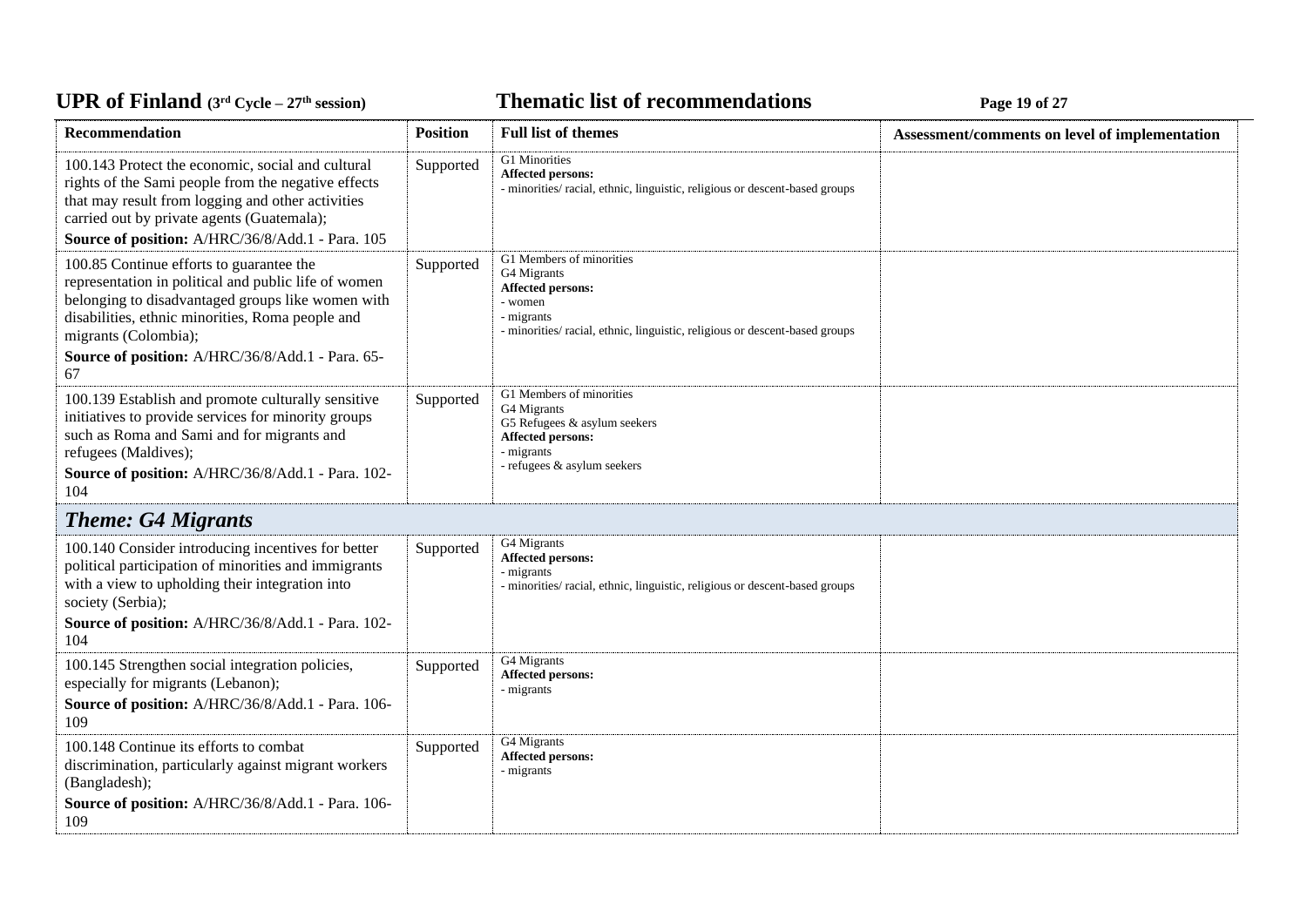#### *C***ELE <b>EXECUTE: CYCLE 20 EXECUTE: Page 20 of 27**

| Recommendation                                                                                                                                                                                                                                                                     | <b>Position</b> | <b>Full list of themes</b>                                                                                             | Assessment/comments on level of implementation |
|------------------------------------------------------------------------------------------------------------------------------------------------------------------------------------------------------------------------------------------------------------------------------------|-----------------|------------------------------------------------------------------------------------------------------------------------|------------------------------------------------|
| 100.66 Intensify efforts to prevent and combat<br>discrimination against persons with immigration<br>backgrounds (Turkey);<br>Source of position: A/HRC/36/8/Add.1 - Para. 50-<br>53                                                                                               | Supported       | G4 Migrants, G5 Refugees and asylum seekers<br><b>Affected persons:</b><br>- migrants<br>- refugees & asylum seekers   |                                                |
| 100.144 Strengthen national efforts to protect<br>migrants and refugees (Iraq);<br>Source of position: A/HRC/36/8/Add.1 - Para. 106-<br>109                                                                                                                                        | Supported       | G4 Migrants<br>G5 Refugees & asylum seekers<br><b>Affected persons:</b><br>- migrants<br>- refugees & asylum seekers   |                                                |
| 100.146 Strengthen the policies related to receiving<br>and the integration of migrants and refugees (Peru);<br>Source of position: A/HRC/36/8/Add.1 - Para. 106-<br>109                                                                                                           | Supported       | G4 Migrants<br>G5 Refugees & asylum seekers<br><b>Affected persons:</b><br>- migrants<br>- refugees & asylum seekers   |                                                |
| 100.149 Take urgent measures for the investigation<br>and punishment of acts of hate and discrimination<br>towards migrants, refugees and minorities, and<br>strengthen its awareness-raising programmes for the<br>population in general and for public officials<br>(Argentina); | Supported       | G4 Migrants<br>G5 Refugees $&$ asylum seekers<br><b>Affected persons:</b><br>- migrants<br>- refugees & asylum seekers |                                                |
| Source of position: A/HRC/36/8/Add.1 - Para. 106-<br>109<br>Theme: SO8 SDG 8 - economic growth employment decent work                                                                                                                                                              |                 |                                                                                                                        |                                                |

# *Theme: S08 SDG 8 - economic growth, employment, decent work*

| 100.88 Redouble its efforts to implement the<br>principle of equal pay for work of equal value,<br>including through the further development of the<br>Equal Pay Programme (South Africa);         | Supported | S08 Employment and decent work<br><b>Affected persons:</b><br>general                         |  |
|----------------------------------------------------------------------------------------------------------------------------------------------------------------------------------------------------|-----------|-----------------------------------------------------------------------------------------------|--|
| <b>Source of position:</b> A/HRC/36/8/Add.1 - Para. 70                                                                                                                                             |           |                                                                                               |  |
| 100.91 Effectively provide for the application of laws<br>prohibiting wage discrimination for equal work<br>between men and women (Uzbekistan);<br>Source of position: A/HRC/36/8/Add.1 - Para. 72 | Supported | S08 Employment and decent work<br><b>Affected persons:</b><br>- women                         |  |
| 100.27 Further strengthen its national human rights<br>institutions, especially in the form of greater resource<br>allocation (Pakistan);<br>Source of position: A/HRC/36/8/Add.1 - Para. 22       | Supported | S <sub>16</sub> peace, justice and strong institutions<br><b>Affected persons:</b><br>general |  |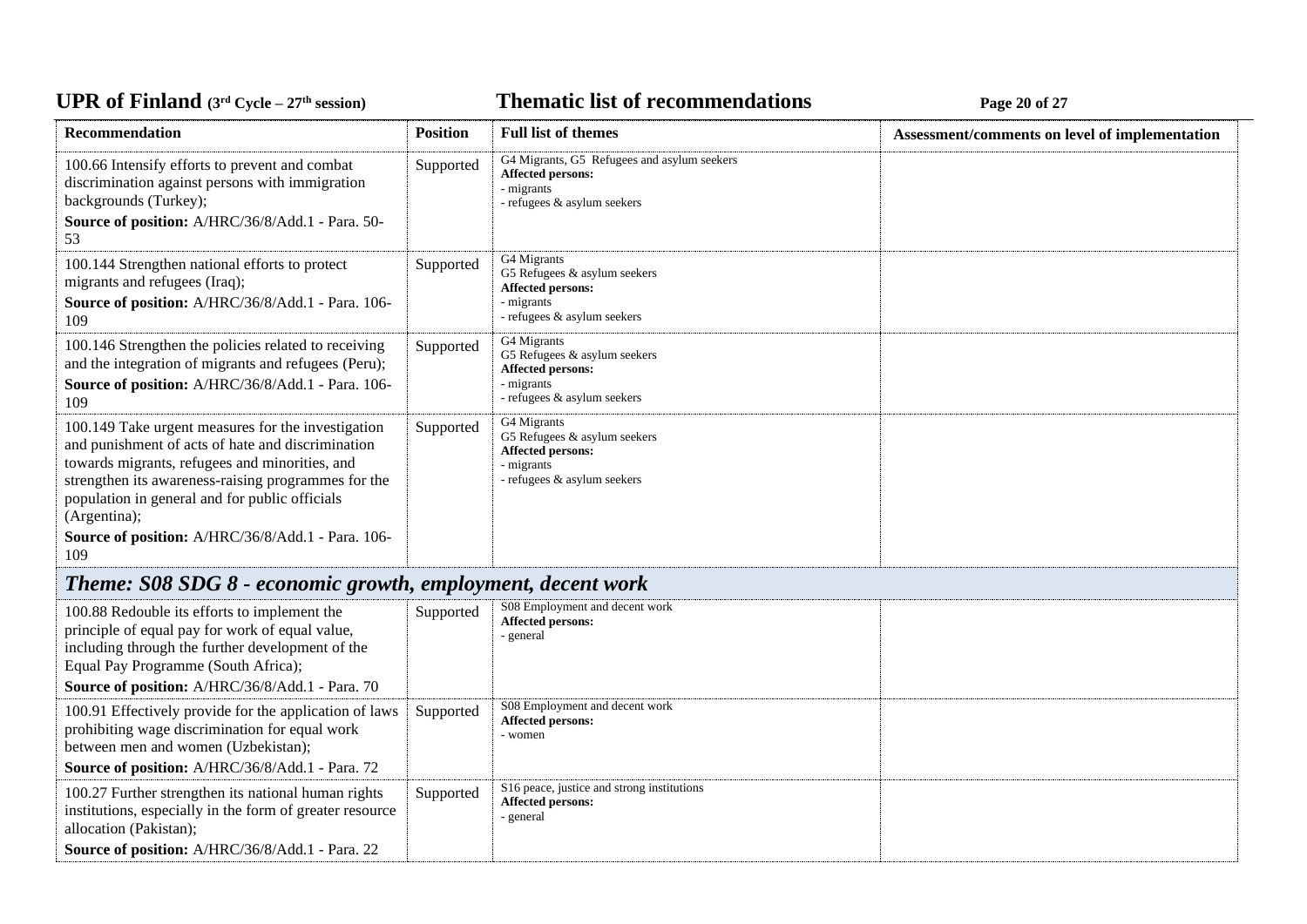# *C***ELE – <b>EXPLOMENT EXPLOMENT EXPLOMENT EXPLOMENT EXPLORED FAGE 21 of 27 <b>Page 21 of 27**

| <b>Recommendation</b>                                                                                                                                                                                                                                                                                                                                                                                                                             | <b>Position</b>     | <b>Full list of themes</b>                                                                                                                                                                                                                                            | Assessment/comments on level of implementation |
|---------------------------------------------------------------------------------------------------------------------------------------------------------------------------------------------------------------------------------------------------------------------------------------------------------------------------------------------------------------------------------------------------------------------------------------------------|---------------------|-----------------------------------------------------------------------------------------------------------------------------------------------------------------------------------------------------------------------------------------------------------------------|------------------------------------------------|
| 100.28 Provide the national human rights institution<br>with sufficient resources to carry out its mandate<br>effectively and independently, including the<br>promotion and protection of economic, social and<br>cultural rights (Guatemala);<br>Source of position: A/HRC/36/8/Add.1 - Para. 23                                                                                                                                                 | Supported           | S16 peace, justice and strong institutions<br>Affected persons:<br>- general                                                                                                                                                                                          |                                                |
| <b>Theme: A12 Acceptance of</b>                                                                                                                                                                                                                                                                                                                                                                                                                   |                     |                                                                                                                                                                                                                                                                       |                                                |
| <i>international norms</i>                                                                                                                                                                                                                                                                                                                                                                                                                        |                     |                                                                                                                                                                                                                                                                       |                                                |
| 100.12 In accordance with the commitment made<br>after the universal periodic review of 2012, ratify the<br>International Convention for the Protection of All<br>Persons from Enforced Disappearance; the ILO<br>Indigenous and Tribal Peoples Convention 1989,<br>(No. 169); and the International Convention on the<br>Protection of the Rights of All Migrant Workers and<br>Members of Their Families (Bolivarian Republic of<br>Venezuela); | Supported/<br>Noted | A12 Acceptance of international norms<br>D32 Enforced disappearances<br>E32 Right to just and favourable conditions of work<br>G3 Indigenous peoples<br>G4 Migrants<br>S08 SDG 8 - economic growth, employment, decent work<br><b>Affected persons:</b><br>- migrants |                                                |
| Source of position: A/HRC/36/8/Add.1 - Para. 9                                                                                                                                                                                                                                                                                                                                                                                                    |                     |                                                                                                                                                                                                                                                                       |                                                |
| <b>Theme: A41 Constitutional and</b>                                                                                                                                                                                                                                                                                                                                                                                                              |                     |                                                                                                                                                                                                                                                                       |                                                |
| legislative framework<br>100.65 Ensure that the law enforcement, security and<br>judicial authorities have the necessary knowledge<br>and skills to address hate crimes against immigrants,<br>asylum seekers and refugees by providing mandatory<br>training and guidelines, and amend laws specific to<br>hate crime and hate speech (Islamic Republic of<br>Iran):<br>Source of position: A/HRC/36/8/Add.1 - Para. 54                          | Supported/<br>Noted | A41 Constitutional and legislative framework<br>G4 Migrants<br>G5 Refugees & asylum seekers<br>Affected persons:<br>- migrants<br>- refugees & asylum seekers                                                                                                         |                                                |
| <b>Theme: E41 Right to health -</b><br><b>General</b>                                                                                                                                                                                                                                                                                                                                                                                             |                     |                                                                                                                                                                                                                                                                       |                                                |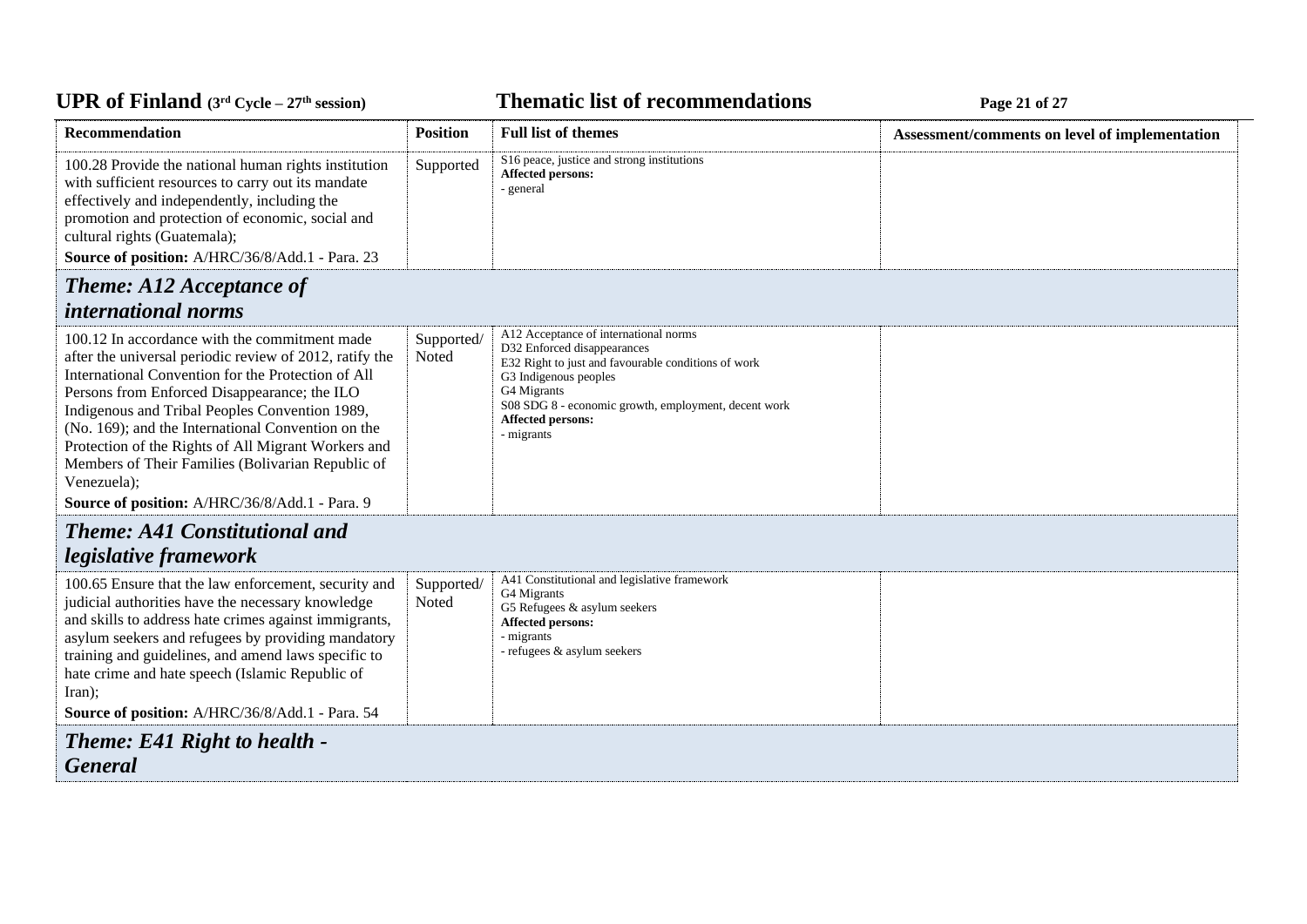*C***ELE <b>EXECUTE: CYCLE 27 Page 22** of 27

| Recommendation                                                                                                                                                                                                                                                                                                                                                                                                                                                                  | <b>Position</b>     | <b>Full list of themes</b>                                                                                                                                                                                                             | Assessment/comments on level of implementation |
|---------------------------------------------------------------------------------------------------------------------------------------------------------------------------------------------------------------------------------------------------------------------------------------------------------------------------------------------------------------------------------------------------------------------------------------------------------------------------------|---------------------|----------------------------------------------------------------------------------------------------------------------------------------------------------------------------------------------------------------------------------------|------------------------------------------------|
| 100.50 Revise the Trans Act (on the Legal<br>Recognition of the Gender of Transsexuals) by<br>abolishing the need for sterilization, other medical<br>treatment and a mental health diagnosis as<br>requirements for a person's legal recognition of their<br>gender identity and ensure that medical procedures<br>performed on intersex infants and children take into<br>account the best interest of the child (Sweden);<br>Source of position: A/HRC/36/8/Add.1 - Para. 42 | Supported/<br>Noted | E41 Right to health - General<br>F13 Violence against women<br>Affected persons:<br>- women                                                                                                                                            |                                                |
| <b>Theme: A12 Acceptance of international norms</b>                                                                                                                                                                                                                                                                                                                                                                                                                             |                     |                                                                                                                                                                                                                                        |                                                |
| 100.14 Ratify the International Labour Organization<br>Indigenous and Tribal Peoples Convention, 1989<br>(No. 169) (Mexico);<br>Source of position: A/HRC/36/8/Add.1 - Para. 11                                                                                                                                                                                                                                                                                                 | Noted               | A12 Acceptance of international norms<br>E32 Right to just and favourable conditions of work<br>G3 Indigenous peoples<br>Affected persons:<br>- Indigenous peoples                                                                     |                                                |
| 100.16 Consider ratifying the International Labour<br>Organization Indigenous and Tribal Peoples<br>Convention, 1989 (No. 169) (Peru);<br>Source of position: A/HRC/36/8/Add.1 - Para. 11                                                                                                                                                                                                                                                                                       | Noted               | A12 Acceptance of international norms<br>E32 Right to just and favourable conditions of work<br>G3 Indigenous peoples<br><b>Affected persons:</b><br>- Indigenous peoples                                                              |                                                |
| 100.3 Promptly ratify the International Convention<br>on the Protection of the Rights of All Migrant<br>Workers and Members of Their Families and the ILO<br>Indigenous and Tribal Peoples Convention, 1989<br>(No. 169) (Guatemala);<br>Source of position: A/HRC/36/8/Add.1 - Para. 6-7                                                                                                                                                                                       | Noted               | A12 Acceptance of international norms<br>E32 Right to just and favourable conditions of work<br>G3 Indigenous peoples<br>G4 Migrants<br>S08 SDG 8 - economic growth, employment, decent work<br><b>Affected persons:</b><br>- migrants |                                                |
| 100.2 Ratify the International Convention on the<br>Protection of the Rights of All Migrant Workers and<br>Members of Their Families (Philippines) (Egypt)<br>(Honduras);<br>Source of position: A/HRC/36/8/Add.1 - Para. 6-7                                                                                                                                                                                                                                                   | Noted               | A12 Acceptance of international norms<br>G4 Migrants<br><b>Affected persons:</b><br>- migrants                                                                                                                                         |                                                |
| 100.4 Consider ratifying the International<br>Convention on the Protection of the Rights of All<br>Migrant Workers and Members of Their Families<br>(Mozambique) (Chile);<br>Source of position: A/HRC/36/8/Add.1 - Para. 6-7                                                                                                                                                                                                                                                   | Noted               | A12 Acceptance of international norms<br>G4 Migrants<br>S08 SDG 8 - economic growth, employment, decent work<br>Affected persons:<br>- migrants                                                                                        |                                                |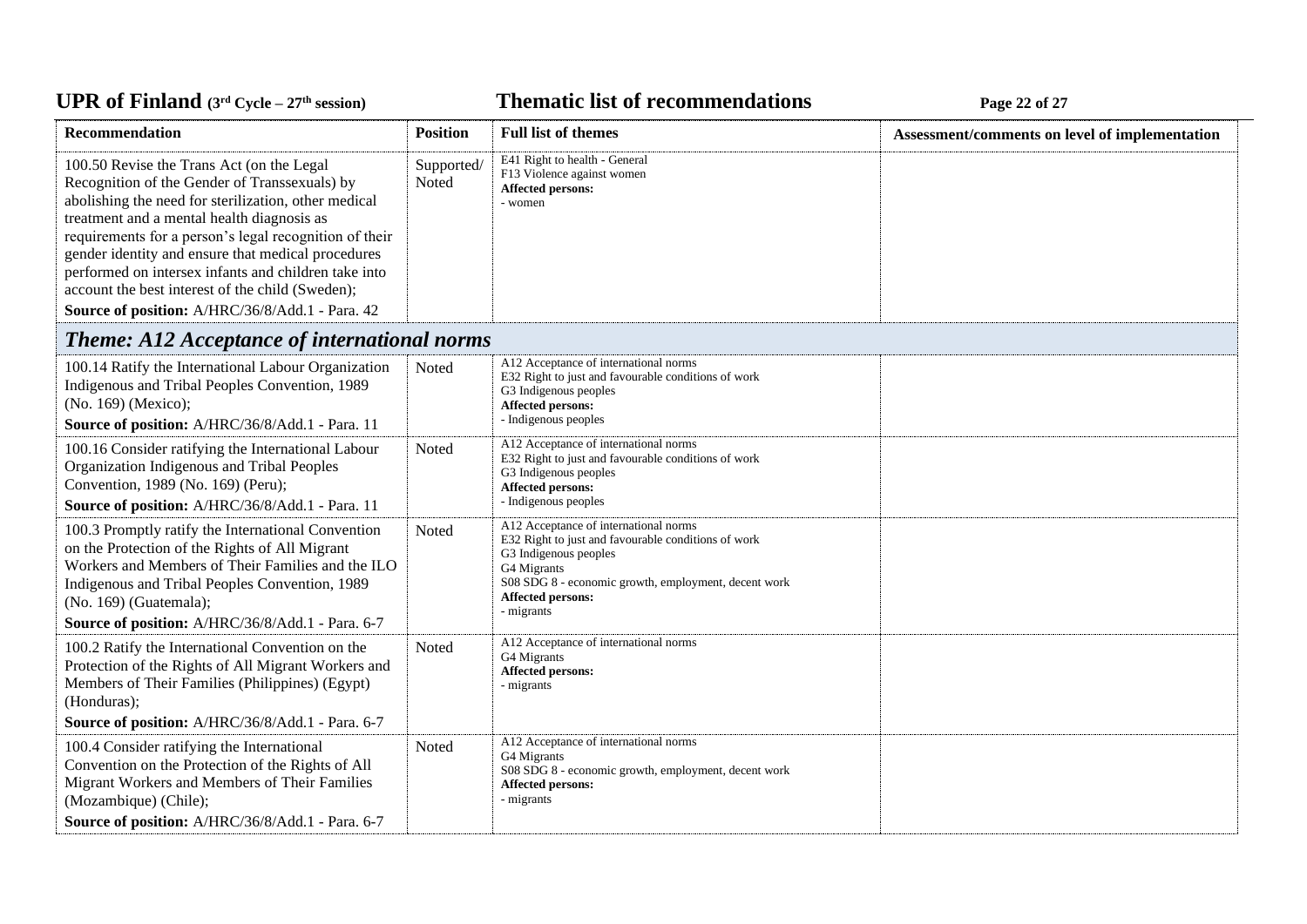# *C***ELE <b>EXECUTE: CYCLE 23 Page 23** of 27

| Recommendation                                                                                                                                                                                                                                                                                                                                   | <b>Position</b> | <b>Full list of themes</b>                                                                                                                             | Assessment/comments on level of implementation |
|--------------------------------------------------------------------------------------------------------------------------------------------------------------------------------------------------------------------------------------------------------------------------------------------------------------------------------------------------|-----------------|--------------------------------------------------------------------------------------------------------------------------------------------------------|------------------------------------------------|
| 100.5 Consider ways forward for the ratification of<br>the International Convention on the Protection of the<br>Rights of All Migrant Workers and Members of<br>Their Families (Indonesia);                                                                                                                                                      | Noted           | A12 Acceptance of international norms<br>G4 Migrants<br>S08 SDG 8 - economic growth, employment, decent work<br><b>Affected persons:</b><br>- migrants |                                                |
| Source of position: A/HRC/36/8/Add.1 - Para. 6-7                                                                                                                                                                                                                                                                                                 |                 | A12 Acceptance of international norms                                                                                                                  |                                                |
| 100.6 Continue to consider acceding to the<br>International Convention on the Protection of the<br>Rights of All Migrant Workers and Members of<br>Their Families and recognize the competence of its<br>committee (Uruguay);                                                                                                                    | Noted           | G4 Migrants<br>S08 SDG 8 - economic growth, employment, decent work<br>Affected persons:<br>- migrants                                                 |                                                |
| Source of position: A/HRC/36/8/Add.1 - Para. 6-7                                                                                                                                                                                                                                                                                                 |                 |                                                                                                                                                        |                                                |
| <b>Theme: A13 Reservations</b>                                                                                                                                                                                                                                                                                                                   |                 |                                                                                                                                                        |                                                |
| 100.1 Withdraw its reservation to the International<br>Covenant on Civil and Political Rights (South<br>Africa) (Portugal);<br>Source of position: A/HRC/36/8/Add.1 - Para. 2                                                                                                                                                                    | Noted           | A13 Reservations<br>Affected persons:<br>- general                                                                                                     |                                                |
|                                                                                                                                                                                                                                                                                                                                                  |                 |                                                                                                                                                        |                                                |
| <b>Theme: A41 Constitutional and legislative framework</b>                                                                                                                                                                                                                                                                                       |                 |                                                                                                                                                        |                                                |
| 100.51 Reform legislation to remove the requirement<br>of infertility or sterilization as a condition for the<br>legal recognition of gender reassignment (Australia);<br>Source of position: A/HRC/36/8/Add.1 - Para. 41                                                                                                                        | Noted           | A41 Constitutional and legislative framework<br><b>Affected persons:</b><br>- lesbian, gay, bisexual, transgender and intersex persons (LGBTI)         |                                                |
|                                                                                                                                                                                                                                                                                                                                                  |                 | A41 Constitutional and legislative framework                                                                                                           |                                                |
| 100.53 Amend its laws to remove the requirement for<br>sterilization or infertility before recognition of the<br>gender of transsexual persons and further, consider<br>moving to a process allowing persons to self-declare<br>their gender identity (Ireland);<br>Source of position: A/HRC/36/8/Add.1 - Para. 41                              | Noted           | Affected persons:<br>- lesbian, gay, bisexual, transgender and intersex persons (LGBTI)                                                                |                                                |
|                                                                                                                                                                                                                                                                                                                                                  |                 |                                                                                                                                                        |                                                |
| 100.74 Ensure that its policies, legislation,<br>regulations and enforcement measures effectively<br>serve to prevent and address the heightened risk of<br>business involvement in abuses in conflict situations,<br>which include situations of foreign occupation (State<br>of Palestine);<br>Source of position: A/HRC/36/8/Add.1 - Para. 56 | Noted           | A41 Constitutional and legislative framework<br>Affected persons:<br>- general                                                                         |                                                |
|                                                                                                                                                                                                                                                                                                                                                  |                 |                                                                                                                                                        |                                                |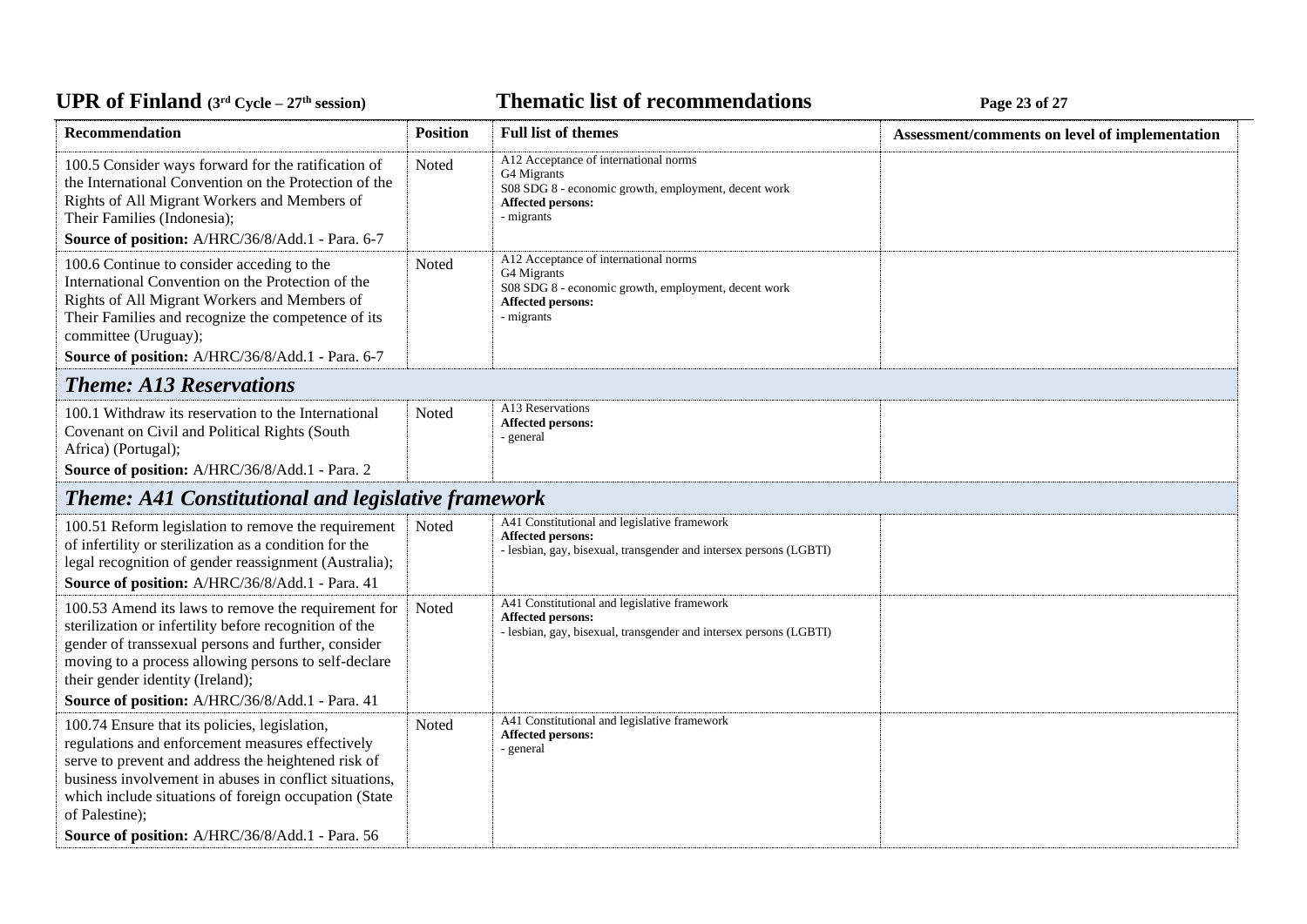# *C***ELE <b>EXECUTE: CYCLE 27 Page 24** of 27

| <b>Recommendation</b>                                                                                                                                                                                                                                                                                                   | <b>Position</b> | <b>Full list of themes</b>                                                                                                                                                   | Assessment/comments on level of implementation |
|-------------------------------------------------------------------------------------------------------------------------------------------------------------------------------------------------------------------------------------------------------------------------------------------------------------------------|-----------------|------------------------------------------------------------------------------------------------------------------------------------------------------------------------------|------------------------------------------------|
| 100.59 Take effective and rapid steps through the<br>enactment of legislation to combat hate speech,<br>Islamophobia and aggressive racist acts, which are<br>increasingly prevalent in society, and ensure their<br>effects are addressed in the long term (Egypt);<br>Source of position: A/HRC/36/8/Add.1 - Para. 49 | Noted           | A41 Constitutional and legislative framework<br>B32 Racial discrimination<br>Affected persons:<br>- minorities/racial, ethnic, linguistic, religious or descent-based groups |                                                |
| 100.110 Implement new measures to ensure victims<br>of rape seek redress, and modify the law to ensure<br>the penalties for rape are more severe (Sierra Leone);<br>Source of position: A/HRC/36/8/Add.1 - Para. 87                                                                                                     | Noted           | A41 Constitutional and legislative framework<br>B51 Right to an effective remedy<br>F13 Violence against women<br><b>Affected persons:</b><br>- women                        |                                                |
| <b>Theme: A43 Human rights policies</b>                                                                                                                                                                                                                                                                                 |                 |                                                                                                                                                                              |                                                |
| 100.73 Take an effective stand against hate speech<br>and aggressive attitudes that are becoming<br>increasingly mainstream (Islamic Republic of Iran);<br>Source of position: A/HRC/36/8/Add.1 - Para. 55                                                                                                              | Noted           | A43 Human rights policies<br>Affected persons:<br>- general                                                                                                                  |                                                |
| <b>Theme: D26 Conditions of detention</b>                                                                                                                                                                                                                                                                               |                 |                                                                                                                                                                              |                                                |
| 100.134 Take measures to separate juvenile detainees<br>from adults in all places of detention (Algeria);<br>Source of position: A/HRC/36/8/Add.1 - Para. 99                                                                                                                                                            | Noted           | D <sub>26</sub> Conditions of detention<br><b>Affected persons:</b><br>- persons deprived of their liberty                                                                   |                                                |
| 100.84 Release prisoners detained as conscientious<br>objectors to military service and ensure that civilian<br>alternatives to military service are not punitive or<br>discriminatory and remain under civilian control<br>(Uruguay);<br>Source of position: A/HRC/36/8/Add.1 - Para. 64                               | Noted           | D26 Conditions of detention<br>D42 Freedom of thought, conscience and religion<br>Affected persons:<br>- persons deprived of their liberty                                   |                                                |
| <b>Theme: D28 Gender-based violence</b>                                                                                                                                                                                                                                                                                 |                 |                                                                                                                                                                              |                                                |
| 100.109 Increase its funding to actors engaged in<br>combating violence and sexual abuse of women<br>(Sweden);                                                                                                                                                                                                          | Noted           | D28 Gender based violence<br><b>Affected persons:</b><br>- women                                                                                                             |                                                |
| Source of position: A/HRC/36/8/Add.1 - Para. 86<br><b>Theme: D29 Domestic violence</b>                                                                                                                                                                                                                                  |                 |                                                                                                                                                                              |                                                |
|                                                                                                                                                                                                                                                                                                                         |                 |                                                                                                                                                                              |                                                |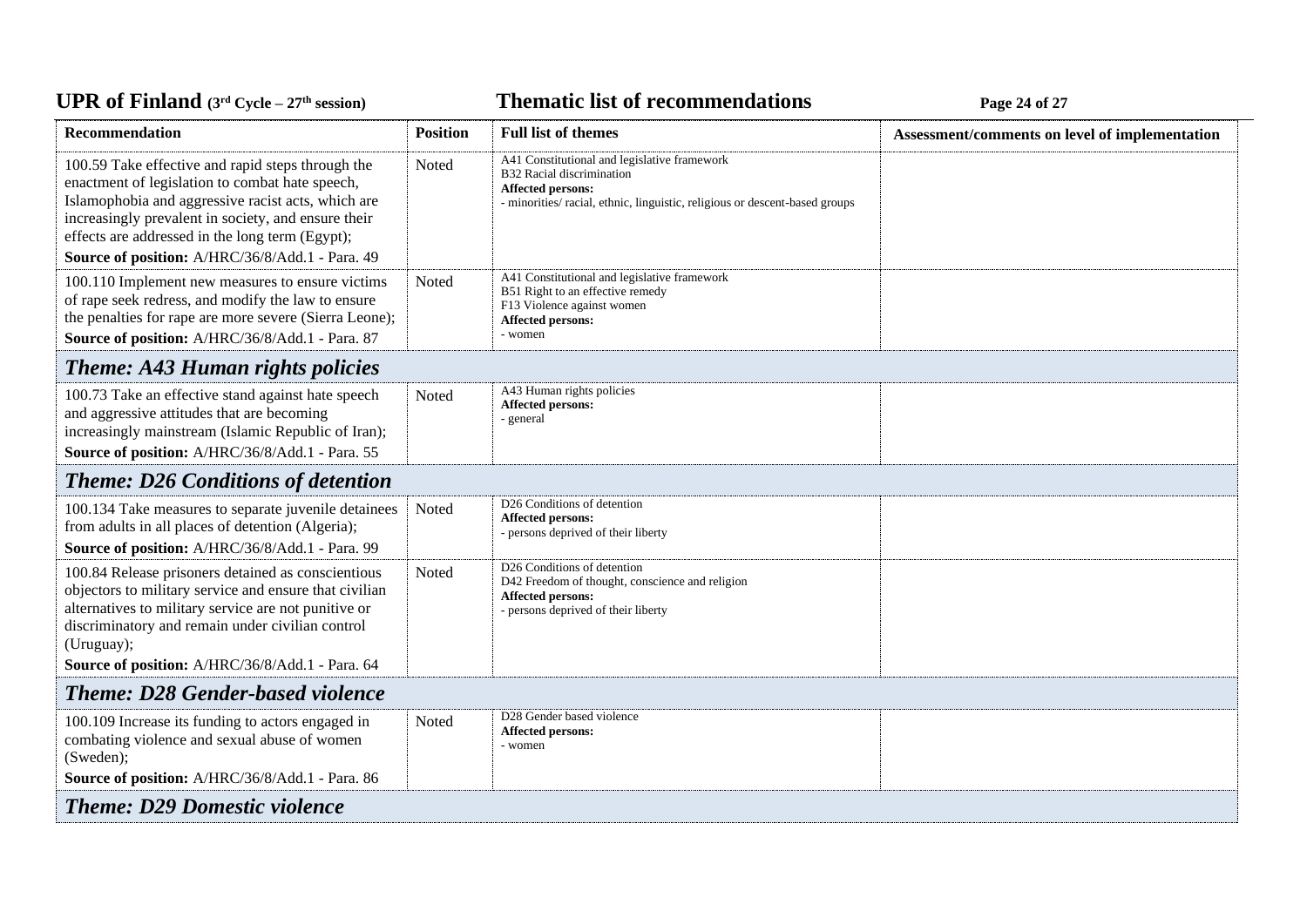# *C***ELE – <b>EXP EXP EXP EXP EXP EXP EXP EXP EXP EXP EXP EXP EXP EXP EXP EXP EXP EXP EXP EXP EXP EXP EXP EXP EXP EXP EXP EXP EXP EXP EXP EXP EXP EXP EXP E**

| <b>Recommendation</b>                                                                                                                                                                                                                                                              | <b>Position</b> | <b>Full list of themes</b>                                                                                                                 | Assessment/comments on level of implementation |  |
|------------------------------------------------------------------------------------------------------------------------------------------------------------------------------------------------------------------------------------------------------------------------------------|-----------------|--------------------------------------------------------------------------------------------------------------------------------------------|------------------------------------------------|--|
| 100.118 Allocate sufficient resources in order to<br>ensure full implementation of the Council of Europe<br>Convention on Preventing and Combating Violence<br>against Women and Domestic Violence<br>(Netherlands);<br>Source of position: A/HRC/36/8/Add.1 - Para. 89            | Noted           | D29 Domestic violence<br>E32 Right to just and favourable conditions of work<br>F13 Violence against women<br>Affected persons:<br>- women |                                                |  |
| Theme: D8 Rights related to marriage & family                                                                                                                                                                                                                                      |                 |                                                                                                                                            |                                                |  |
| 100.86 Provide protection for the family as a natural<br>and basic unit of society (Egypt);<br>Source of position: A/HRC/36/8/Add.1 - Para. 68                                                                                                                                     | Noted           | D8 Rights related to marriage & family<br>Affected persons:<br>- general                                                                   |                                                |  |
| <b>Theme: E31 Right to work</b>                                                                                                                                                                                                                                                    |                 |                                                                                                                                            |                                                |  |
| 100.89 Eliminate the persistent wage gap for labour<br>between women and men by eliminating the<br>significant segregation between the genders on the<br>labour market (Russian Federation);<br>Source of position: A/HRC/36/8/Add.1 - Para. 71                                    | Noted           | E31 Right to work<br>E32 Right to just and favourable conditions of work<br>Affected persons:<br>- women                                   |                                                |  |
| 100.93 Take further measures to address<br>discrimination against non-native Finnish citizens in<br>the area of employment, particularly by reducing the<br>wage gap between immigrants and native Finns<br>(Serbia);<br>Source of position: A/HRC/36/8/Add.1 - Para. 73           | Noted           | E31 Right to work<br>E32 Right to just and favourable conditions of work<br>G4 Migrants<br>Affected persons:<br>- migrants                 |                                                |  |
| <b>Theme: E41 Right to health - General</b>                                                                                                                                                                                                                                        |                 |                                                                                                                                            |                                                |  |
| 100.46 Eliminate, in the case of transsexuals, the<br>requirement of sterilization, medical treatment and a<br>mental health diagnosis in order to complete the<br>process of legal recognition of gender identity<br>(Mexico);<br>Source of position: A/HRC/36/8/Add.1 - Para. 41 | Noted           | E41 Right to health - General<br>Affected persons:<br>- lesbian, gay, bisexual, transgender and intersex persons (LGBTI)                   |                                                |  |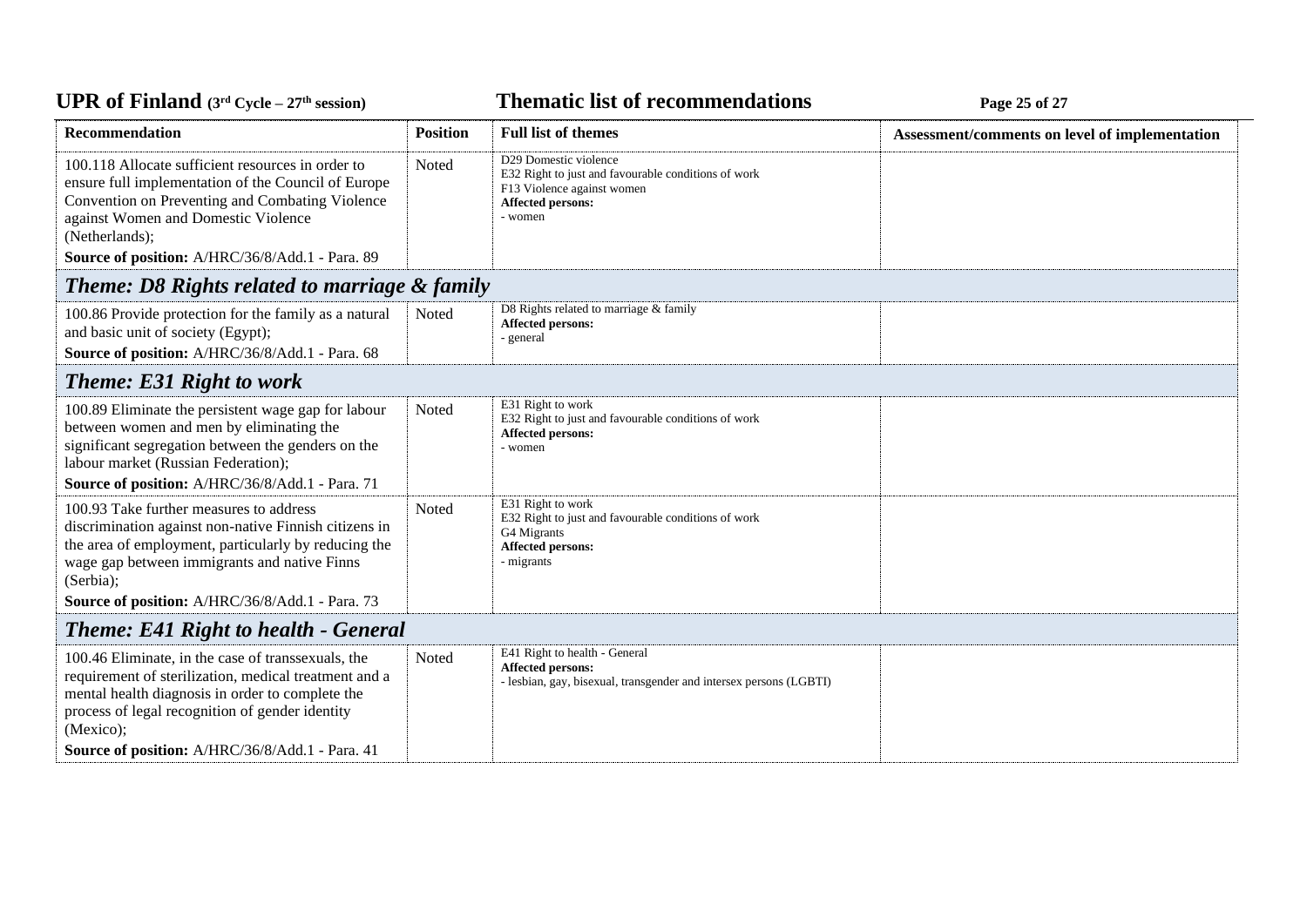#### *C***ELE <b>EXECUTE: CYCLE 27 CYCLE 27 Page 26 of 27**

| <b>Recommendation</b>                                                                                                                                                                                                                                                                                                                                                                                                    | <b>Position</b> | <b>Full list of themes</b>                                                                                               | Assessment/comments on level of implementation |
|--------------------------------------------------------------------------------------------------------------------------------------------------------------------------------------------------------------------------------------------------------------------------------------------------------------------------------------------------------------------------------------------------------------------------|-----------------|--------------------------------------------------------------------------------------------------------------------------|------------------------------------------------|
| 100.47 Amend the current Act on the Legal<br>Recognition of the Gender of Transsexuals by<br>abolishing the need for sterilization or infertility as a<br>requirement for a person's legal recognition of their<br>gender identity (Netherlands);<br>Source of position: A/HRC/36/8/Add.1 - Para. 41                                                                                                                     | Noted           | E 41 Right to health<br>Affected persons:<br>- lesbian, gay, bisexual, transgender and intersex persons (LGBTI)          |                                                |
| 100.48 Eliminate sterilization as a necessary criterion<br>for the recognition of the gender of transgender<br>persons (Portugal);<br>Source of position: A/HRC/36/8/Add.1 - Para. 41                                                                                                                                                                                                                                    | Noted           | E41 Right to health - General<br>Affected persons:<br>- lesbian, gay, bisexual, transgender and intersex persons (LGBTI) |                                                |
| 100.49. Remove the current norm for mandatory<br>sterility to officially register gender reassignment<br>(Spain);                                                                                                                                                                                                                                                                                                        | Noted           | E41 Right to health - General<br>Affected persons:<br>- lesbian, gay, bisexual, transgender and intersex persons (LGBTI) |                                                |
| Source of position: A/HRC/36/8/Add.1 - Para. 41                                                                                                                                                                                                                                                                                                                                                                          |                 |                                                                                                                          |                                                |
| 100.52 Remove the requirement of infertility or<br>sterilization before an individual may change their<br>gender on legal documents (Canada);<br>Source of position: A/HRC/36/8/Add.1 - Para. 41                                                                                                                                                                                                                         | Noted           | E41 Right to health<br>Affected persons:<br>- lesbian, gay, bisexual, transgender and intersex persons (LGBTI)           |                                                |
| <b>Theme: F13 Violence against women</b>                                                                                                                                                                                                                                                                                                                                                                                 |                 |                                                                                                                          |                                                |
| 100.111 Carry out a review of criteria for prosecuting<br>cases of rape and sexual assault, to ensure that lack of<br>consent, not only the use of force, is given adequate<br>consideration when bringing cases for prosecution<br>(United Kingdom of Great Britain and Northern<br>Ireland);                                                                                                                           | Noted           | F13 Violence against women<br><b>Affected persons:</b><br>- women                                                        |                                                |
| Source of position: A/HRC/36/8/Add.1 - Para. 87                                                                                                                                                                                                                                                                                                                                                                          |                 |                                                                                                                          |                                                |
| 100.114 Continue its efforts to implement the<br>Istanbul Convention by ensuring that it has a<br>sufficient budget, increase the number of shelters for<br>women and children victims of violence, strengthen<br>penalties for rape, improve the training of<br>professionals for better reception of victims and<br>better processing of their complaints (France);<br>Source of position: A/HRC/36/8/Add.1 - Para. 88 | Noted           | F13 Violence against women<br><b>Affected persons:</b><br>- women                                                        |                                                |
| Theme: F32 Children: family environment and alternative care                                                                                                                                                                                                                                                                                                                                                             |                 |                                                                                                                          |                                                |